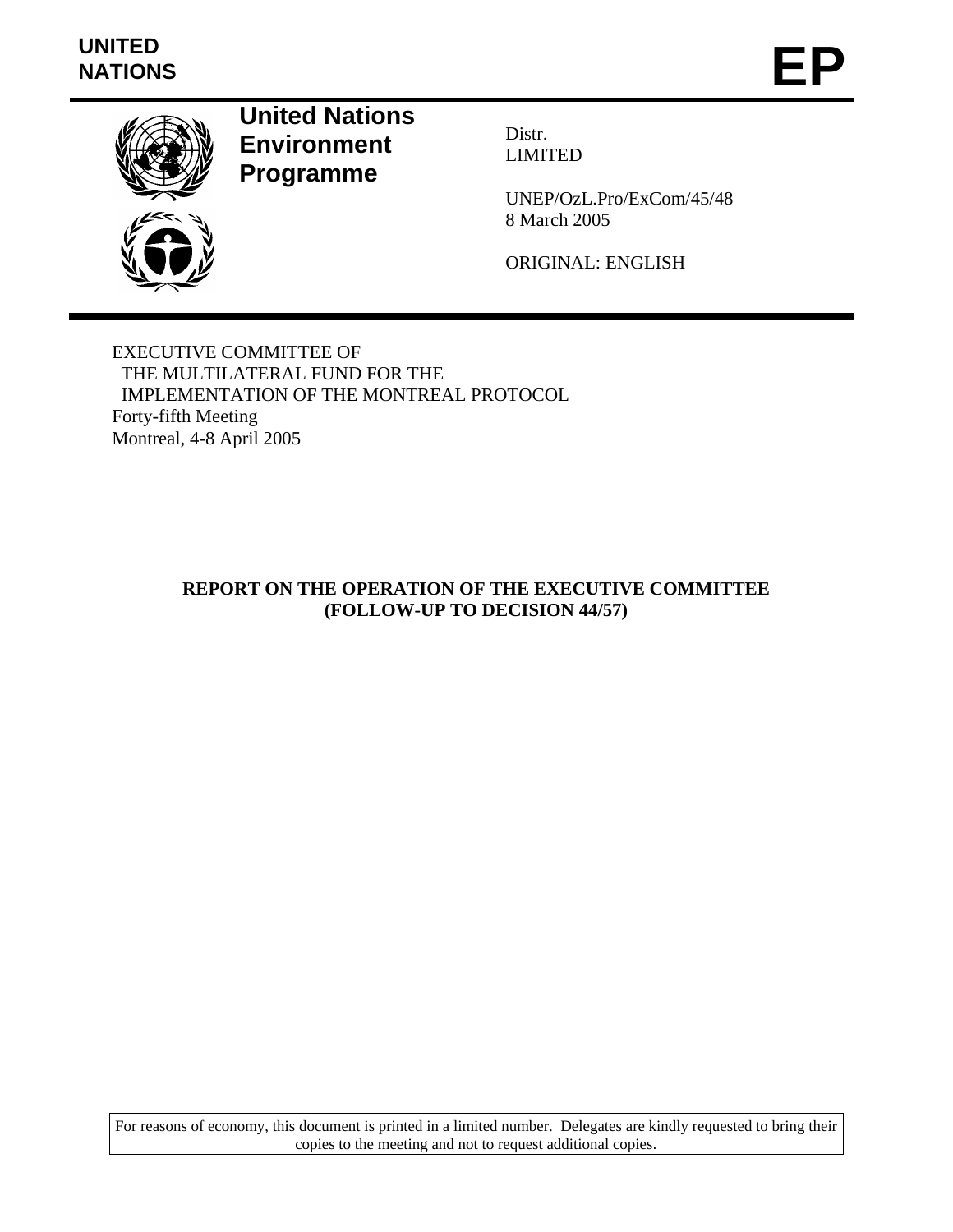# **Background**

1. At its 44<sup>th</sup> Meeting in 2004, the Executive Committee had an extensive debate on a discussion paper prepared by the Secretariat on the operation of the Executive Committee without sub-committees and on the potential for an intersessional approval procedure (UNEP/OzL.Pro/ExCom/44/69), and decided to continue discussing throughout 2005, the issues of reducing the number of Executive Committee meetings and establishing a procedure for intersessional approval. The discussion paper prepared for the  $44<sup>th</sup>$  Meeting could be made available upon request.

2. To facilitate its further discussion, the Executive Committee requested the Secretariat (decision 44/57) to produce a document compiling the views of Executive Committee members and providing an estimate of the financial implications of various scenarios. At the same time, the Committee requested interested Parties and implementing agencies to submit comments in writing by 4 February 2005, for incorporation into the document to be prepared by the Secretariat.

3. Subsequent to the meeting, the Secretariat wrote on 12 January 2005 to all the members of the Executive Committee for 2004 and 2005 seeking written comments on this issue and attached the document UNEP/OzL.Pro/ExCom/44/69 for the benefit of those members who joined the Committee in 2005.

4. The Secretariat is providing in this document an assessment of the financial implications of the alternatives proposed of reorganizing the work of the Executive Committee. Included in Annex I is a compilation of the interventions of members of the Executive Committee on the subject at the 44<sup>th</sup> Meeting and the written comments received from members as of the end of February 2005.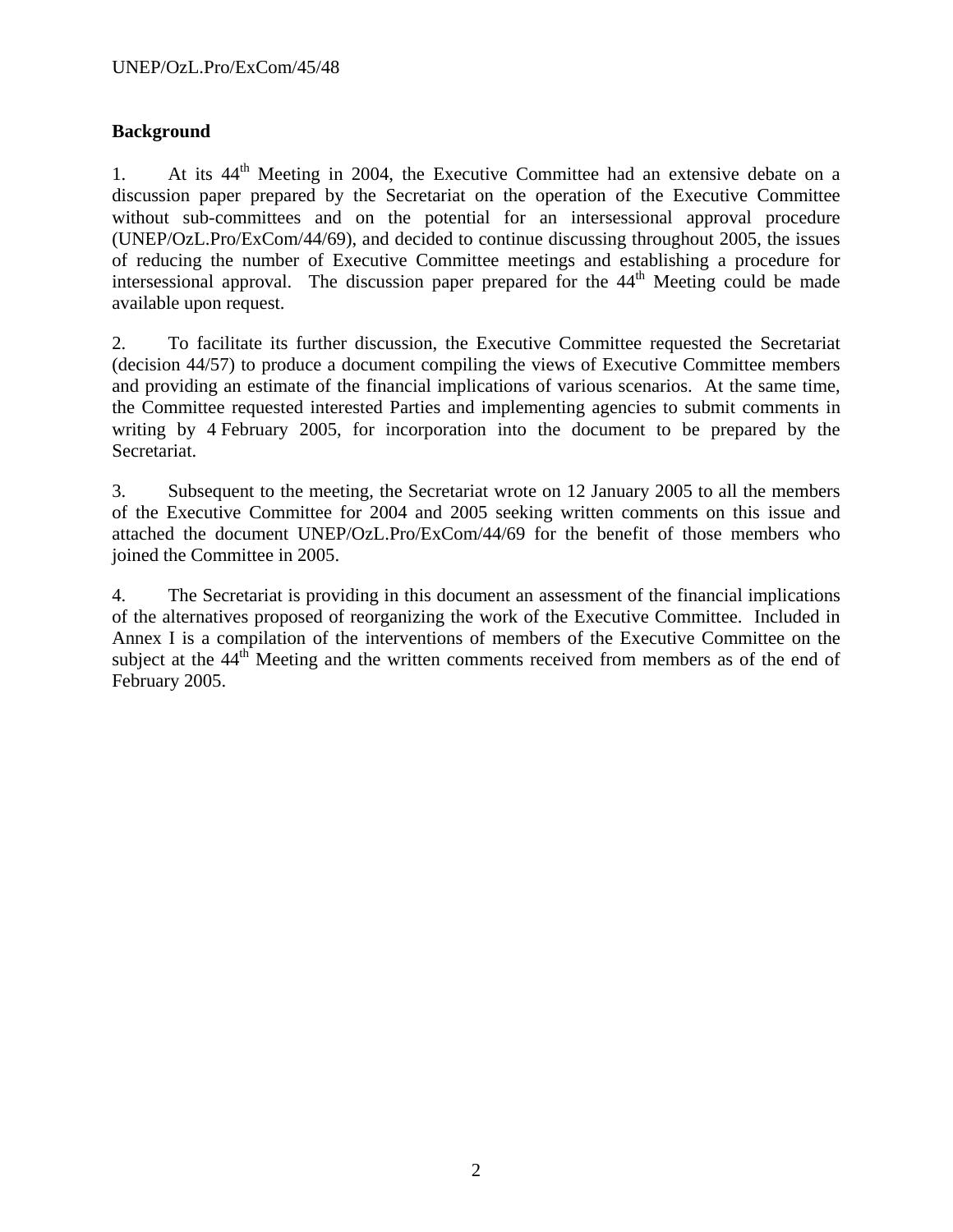# **FINANCIAL IMPLICATIONS OF THE ALTERNATIVES OF REORGANZING THE WORK OF THE EXECUTIVE COMMITTEE**

## **I. Introduction**

5. This short paper should be considered as a supplementary section to the document "Report on operation of the Executive Committee without Sub-Committees and potential for an inter-sessional approval procedure" (UNEP/OzL.Pro/ExCom/44/69), which the Secretariat submitted to the  $44<sup>th</sup>$  Meeting of the Executive Committee in November 2004. It provides the cost implications of the alternatives that were proposed in the earlier paper, in response to the request of the Committee in decision 44/57. It may be helpful to recall that the earlier paper included two alternatives, that is, either to continue the current practice of holding three Executive Committee meetings a year, or reduce the frequency to two regular meetings a year but retain the  $3<sup>rd</sup>$  meeting as optional.

6. The discussions at the  $44<sup>th</sup>$  Meeting and the written comments provided by Committee members after the meeting added two more alternatives, namely, to continue holding three meetings a year but with 4 days for each session, and hold the two meetings every year in conjunction with the Open-ended Working Group (OEWG) and the Meeting of the Parties.

7. The purpose of this short paper is to cost these alternatives as additional information for decision-making on reorganizing the future work of the Executive Committee.

# **II. Cost Breakdown of Executive Committee Meetings**

8. To facilitate comparison of different alternatives, costs are broken down into components, such as: travel of delegates; daily subsistence allowance (DSA); documentation and other items; and, as far as possible into standard units, such as daily cost of DSA; cost of documentation per meeting and so on. Please note that this is not an attempt to provide a complete list of cost components, but rather a list of the direct cost items of holding a meeting of the Executive Committee, therefore it does not include for instance fully cover the cost of participation of the non-Article 5 members or that of the implementing agencies and others. However, a cursory look is provided at the end of the paper with a broad estimation of the cost of participation of non-Article 5 countries and implementing agencies.

9. The cost-estimation is worked out by averaging actual cost data from 2003 and 2004, with zero inflation. The numbers quoted may therefore differ from the actual expenditures reported by the Treasurer and change in future years resulting from change of venue, timing of the meeting and other variables. The assumption is that holding the meetings in Montreal, unless it is specifically stated that the venue is away from Montreal in order to be with other ozonerelated meetings.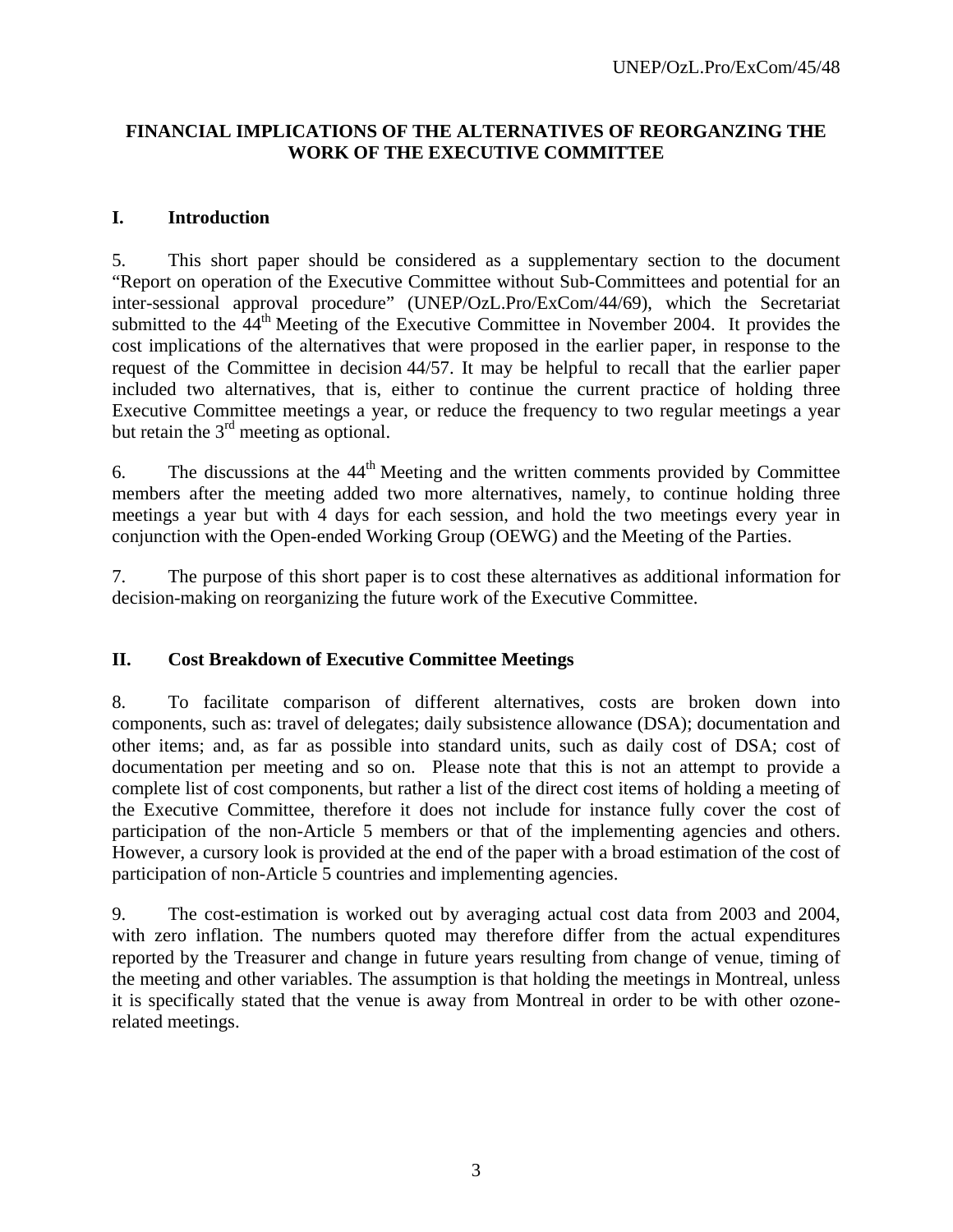## II.1 Standard cost components

*Travel*: Provides return-tickets for the participation of three delegates from each of the seven Article 5 country members although members may share the benefits with countries they co-opt. The total cost under this component may vary due to the variation of countries on the Executive Committee each year resulting in different travel routes. However, on average the travel expenditure per meeting of 21 participants held in Montreal is US \$64,000.

*DSA*: Provides a daily allowance to three delegates from each of the seven Article 5 country members for the entire duration of an Executive Committee meeting. The DSA rates are set by the United Nations in New York for countries and regions in the world and adjusted monthly. Using Montreal as the venue for the meeting, the DSA expenditure per day of 21 participants typically costs US \$5,500 and for a 7-day duration which includes the travel time, the total cost could be US \$40,000.

*Translation of documents*: Provides the translation of meeting documents both pre-session and during the meeting into any of the six official languages of the United Nations. For many years, the Secretariat has been using remote translation to save on the cost of travel and DSA of the translators although this means running a 24-hour schedule to manage the translators located in the four corners of the world to produce the meeting reports in all languages during the time of the meeting.

Based on the experience of the past two years, the average number of words to be translated per meeting per language is approximately 200,000, which cost about US \$33,000 to translate. The experience of the past two years shows that usually three languages are needed a year and the cost of translation per meeting for three languages is about US \$100,000. It is relevant to note that the cost of translation is not driven by the number of meetings but by the number of words to be translated and the number of languages involved. Therefore, the reduction of the number of meetings from three to two a year may not proportionately reduce the cost of translation if the number of words and the number of languages needed remain unchanged.

*Rental of facilities*: Makes provisions for the rental of meeting rooms, computers, photocopiers, and the hiring of meeting attendants. Assuming the use of the facilities at the International Civil Aviation Organization (ICAO) in Montreal, the cost of rental per meeting is US \$30,000.

*Report writing*: Provides the needs for hiring professional report writers, who prepare the draft report of the meetings on-site in English. The expenditure includes the fees for the individuals and the return tickets plus DSA for those who are not recruited locally. A team of 5 people is required and costs approximately US \$13,000 on a per meeting basis.

*Interpretation*: Covers the cost of hiring interpreters in languages that are needed for conducting the meetings. This includes the fees for the individuals and the return-tickets plus DSA for those who are not recruited locally. Typically a team of three is needed for each language and costs approximately US \$14,000. If three languages are needed the cost per meeting comes to US \$42,000.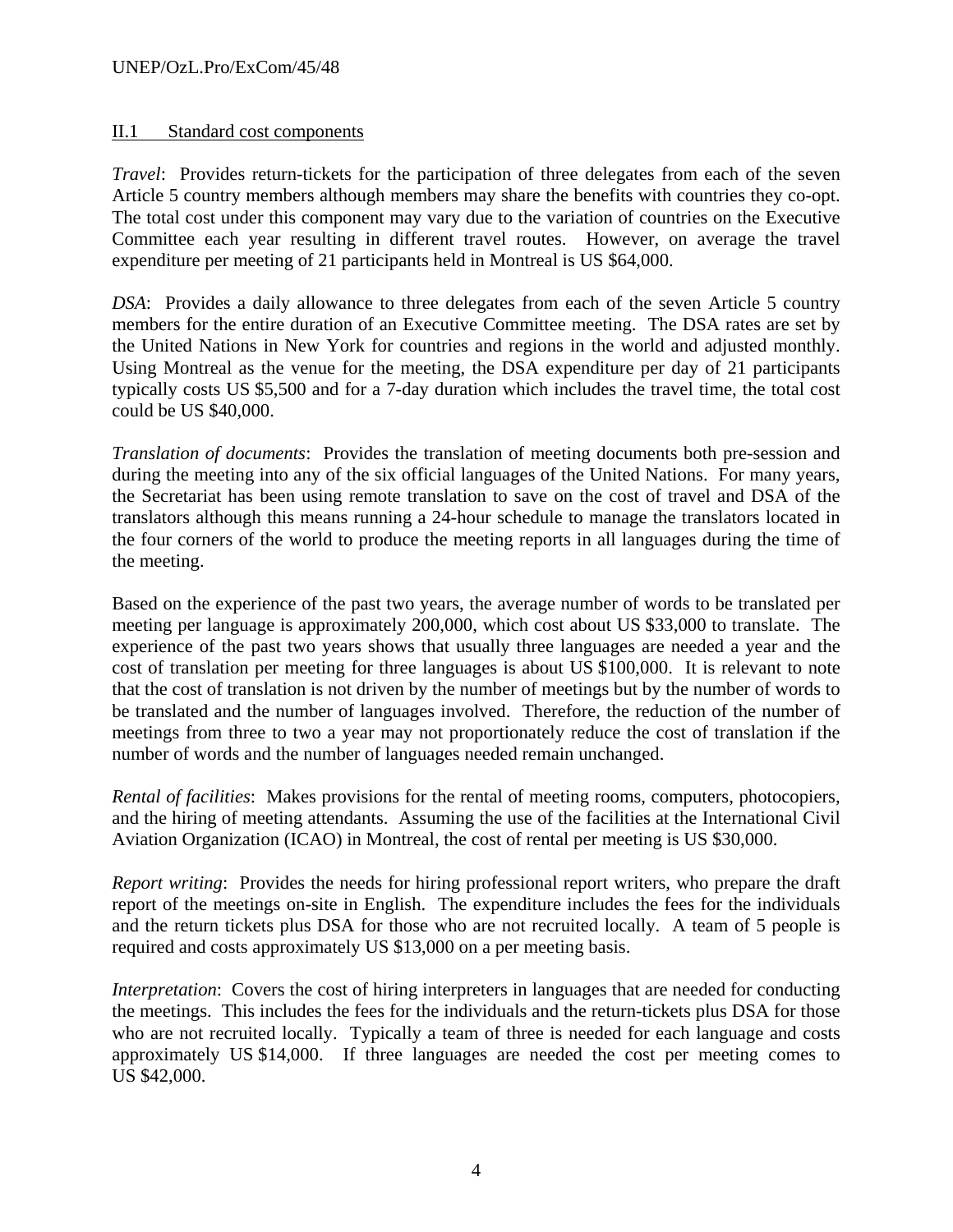*Dispatch of documents*: Provides for the shipping of the meeting documents to all meeting participants, members and co-opted members of the Executive Committee, the implementing and bilateral agencies and the observers. Depending on the weight of the documents, an average of US \$3,500 has been spent on this component on a per meeting basis for the past two years.

## II.2 Back-to-back with other ozone-related meetings away from Montreal

10. Since in most cases convening the Executive Committee meeting back-to-back with the Meeting of the Parties and the OEWG results in holding the meeting away from Montreal, cost estimation under this scenario assumes just that. Convening the meeting elsewhere tends to reduce the cost of a few of the above components but incurs additional costs in a few other items. These are explained below.

*Savings*: These could be realized from cost sharing with the Ozone Secretariat on the travel of members and co-opted members of the Executive Committee, the report writers and interpreters, assuming that both Secretariats use the same teams. Based on previous experience, a 50 percent reduction could be achieved on travel.

*Travel and DSA of the Secretariat Staff*: This is an additional cost component which would not have been incurred if the meeting was held in Montreal. Using the two cases in 2004 as an illustration, this could cost between US \$65,000 (Geneva) to US \$100,000 (Prague), On average, US \$75,000 could be incurred under this item.

*Rental of facilities*: This tends to incur higher cost in venues away from Montreal. Again using the two cases in 2004, this could cost between US \$50,000 (Geneva) to US \$135,000(Prague), both of which are higher than the US \$30,000 in ICAO. An average of US \$70,000 could give a good approximation of the rental cost away from Montreal.

## **III. Cost of Alternatives**

|  | III.1 | Continue the status quo of 3 meetings with 5 days at each session |  |  |  |
|--|-------|-------------------------------------------------------------------|--|--|--|
|--|-------|-------------------------------------------------------------------|--|--|--|

| <b>Component</b>          | $Cost/ Meeting$ (in US $\})$ | <b>Frequency</b> | Total (in US \$) |
|---------------------------|------------------------------|------------------|------------------|
| Travel                    | 64,000                       |                  | 192,000          |
| <b>DSA</b>                | 40,000                       |                  | 120,000          |
| Translation of documents* | 100,000                      |                  | 300,000          |
| Rental of facilities      | 30,000                       |                  | 90,000           |
| Report writing            | 13,000                       |                  | 39,000           |
| Interpretation*           | 42,000                       |                  | 126,000          |
| Dispatch                  | 3,500                        |                  | 10,500           |
| <b>Grand Total</b>        | 292,500                      |                  | 877,500          |

Notes:

It is assumed that 3 languages are needed for translation of documents and interpretation.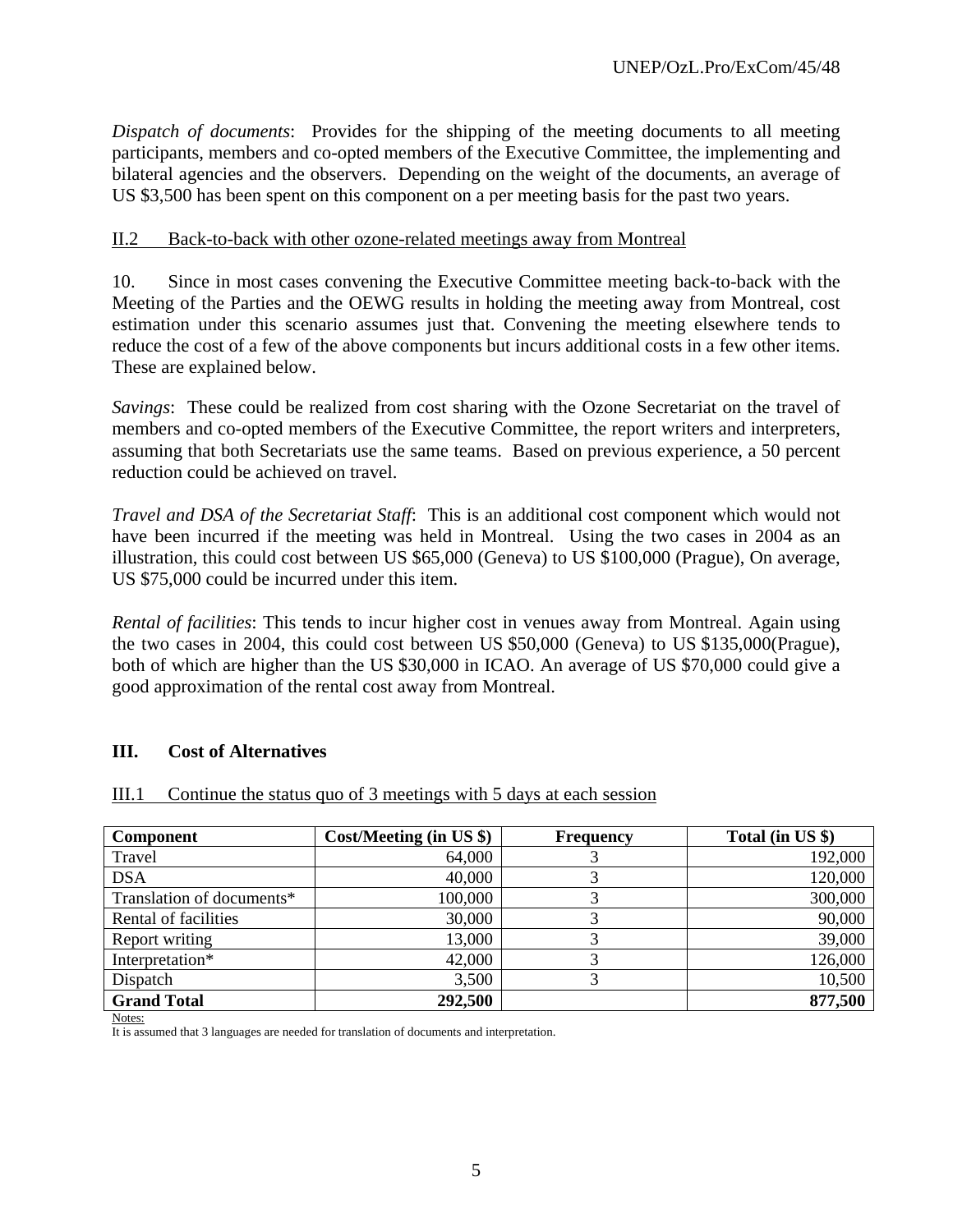#### III.2 Three meetings with a 4-day duration each

| <b>Component</b>          | $Cost/ Meeting$ (in US $\})$ ) | <b>Frequency</b> | Total (in US \$) |
|---------------------------|--------------------------------|------------------|------------------|
| Travel                    | 64,000                         |                  | 192,000          |
| <b>DSA</b>                | 34,500                         |                  | 103,500          |
| Translation of documents* | 100,000                        |                  | 300,000          |
| Rental of facilities      | 27,000                         |                  | 81,000           |
| Report writing            | 11,000                         |                  | 33,000           |
| Interpretation*           | 36,800                         |                  | 110,400          |
| Dispatch                  | 3,500                          |                  | 10,500           |
| <b>Grand Total</b>        | 276,800                        |                  | 830,400          |

Notes:

It is assumed that 3 languages are needed for translation of documents and interpretation. For reducing the number of days from 5 to 4, this results in lowering cost of the rental of facilities by approximately US \$3,000; the cost of report writing by US \$2,000; and the cost of interpretation by US \$5,200. This also reduces the cost of DSA by one day, which is approximately US \$5,500.

#### III.3 Two meetings with 5 days at each session

| <b>Component</b>          | Cost/Meeting (in US \$) | <b>Frequency</b> | Total (in US \$) |
|---------------------------|-------------------------|------------------|------------------|
| Travel                    | 64,000                  |                  | 128,000          |
| <b>DSA</b>                | 40,000                  |                  | 80,000           |
| Translation of documents* | 150,000                 |                  | 300,000          |
| Rental of facilities      | 30,000                  |                  | 60,000           |
| Report writing            | 13,000                  |                  | 26,000           |
| Interpretation*           | 42,000                  |                  | 84,000           |
| Dispatch                  | 4,000                   |                  | 8,000            |
| <b>Grand Total</b>        | 343,000                 |                  | 686,000          |

Notes:

It is assumed that 3 languages are needed for translation of documents and interpretation. It is also assumed that the number of words to be translated does not change with the reduction of number of meetings and as a result the annual cost remains the same but is distributed over two meetings.

#### III.4 Two meetings with 5 days per session back-to-back with other ozone-related meetings away from Montreal

| <b>Component</b>                  | $Cost/ Meeting$ (in US $\})$ | <b>Frequency</b> | Total (in US \$) |
|-----------------------------------|------------------------------|------------------|------------------|
| Travel                            | 32,000                       |                  | 64,000           |
| <b>DSA</b>                        | 40,000                       |                  | 80,000           |
| Translation of documents*         | 150,000                      | 2                | 300,000          |
| Rental of facilities              | 70,000                       |                  | 140,000          |
| Report writing                    | 8,000                        |                  | 16,000           |
| Interpretation*                   | 30,000                       |                  | 60,000           |
| Dispatch                          | 4,000                        |                  | 8,000            |
| Travel and DSA of the Secretariat | 75,000                       | 2                | 150,000          |
| <b>Grand Total</b>                | 409,000                      |                  | 818,000          |

Notes:

It is assumed:

• 3 languages are needed for translation of documents and interpretation.

the number of words for translation does not change with the reduction of number of meetings and as a result the annual cost remains the same but is distributed over two meetings.

• The teams of report writers and interpreters are shared between the Ozone Secretariat and Fund Secretariat. As a result the travel cost of each member from the report writing team and the interpreter team is reduced by 50%, or US \$1,000, assuming the full cost per person is US \$2,000.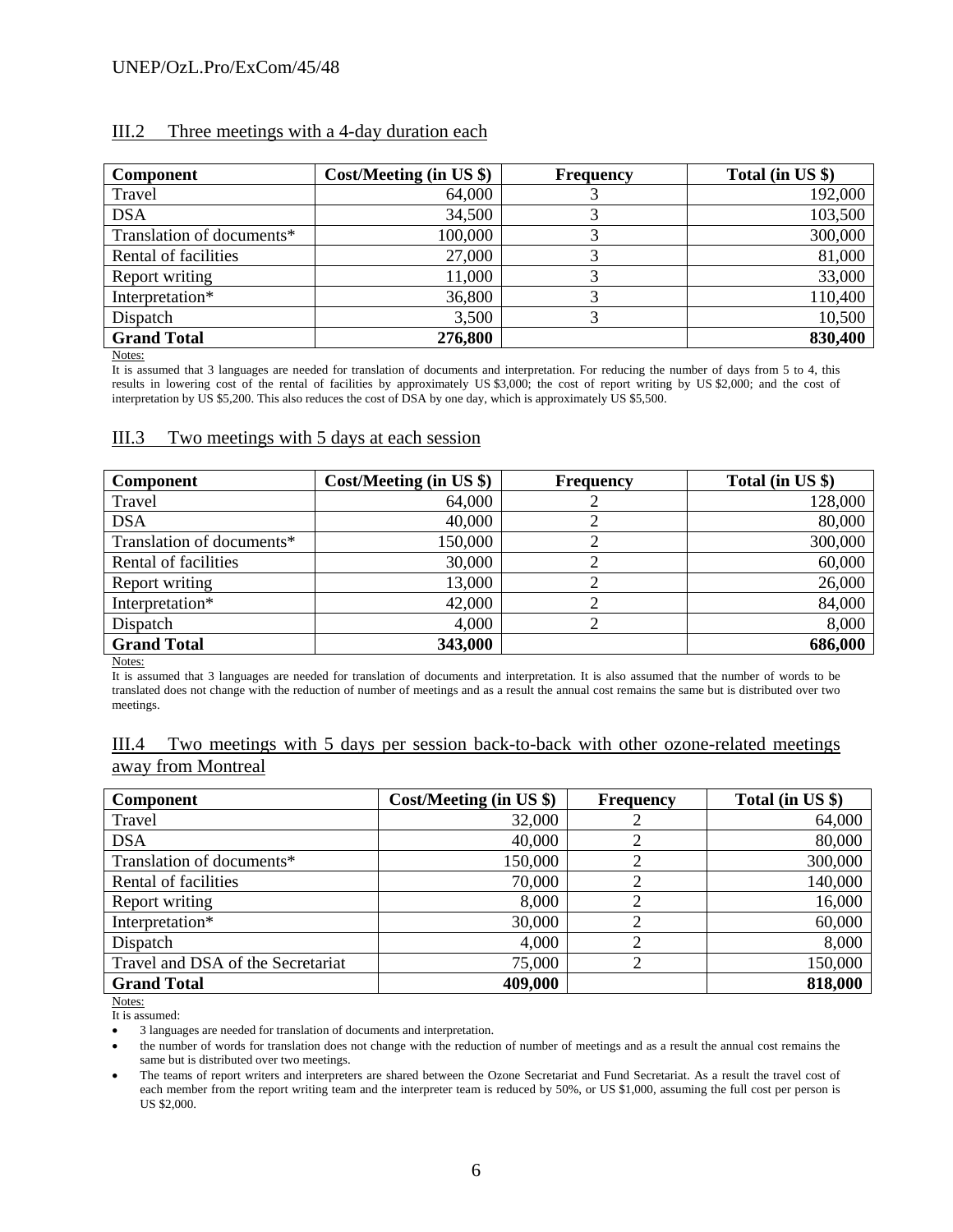# **IV. A Cursory Look at the Cost of the Participation of Non-Article 5 Countries and Implementing Agencies**

11. There are a number of limitations in estimating the cost of participation of non-Article 5 countries and implementing agencies at the Executive Committee meetings. Firstly, although there are 7 members from non-Article 5 countries, it is not possible to determine the number of participants from each Committee member and their constituents. Secondly, it is understood that some participants attend the Executive Committee meetings in the capacity of consultants and are paid fees in addition to expenses. These fees would form part of the cost of participation of the delegation concerned, however it would be hard for the Secretariat to place an estimate on such costs. Thirdly DSA is managed differently from country to country and is difficult to generalize and estimate.

12. The first two limitations also apply to the cost estimation of the four implementing agencies, although they apply the same UN system-wide DSA rates. The cost of participation of the bilateral agencies is not separately listed since their participation is often subsumed under the participation of the concerned non-Article 5 member.

13. In order to provide a broad estimation of the cost of participation of non-Article 5 countries and the four implementing agencies, a number of simplifying assumptions are made based for practicality on meetings taking place in Montreal:

- (a) Cost of participation includes only travel, and not DSA. This could range between US \$500 (North America) to US \$5,000 (Asia and Oceania) per person.
- (b) One participant only has been accounted for from each non-Article 5 country and each implementing agency and all are attending the meetings in the capacity of government or agency representatives. This number adds up to 11 participants.

|                                                   | <b>Cost/Meeting</b><br>(in US \$) | <b>Frequency</b> | <b>Total</b><br>$(is\;US\;\$)$ |
|---------------------------------------------------|-----------------------------------|------------------|--------------------------------|
| Status quo of 3 meetings per year of 5 days each  | 37,000*                           |                  | 111,000                        |
| session                                           |                                   |                  |                                |
| 3 meetings of 4 days each session                 | 37,000                            |                  | 111,000                        |
| 2 meetings of 5 days each session                 | 37,000                            |                  | 74,000                         |
| 2 meetings back-to-back with other ozone meetings | 37,000                            |                  | 74,000                         |

# IV.1 Cost of alternative

\*Assuming 4 participants from North America (US \$500x4), and 7 from Asia and Europe (US \$5,000x7)

14. Admittedly, this is a very simplified analysis; however, since travel is the most expensive cost component in the cost of participation, it provides a relevant high degree of approximation to the real costs and could be used to extrapolate if the number of participants increases.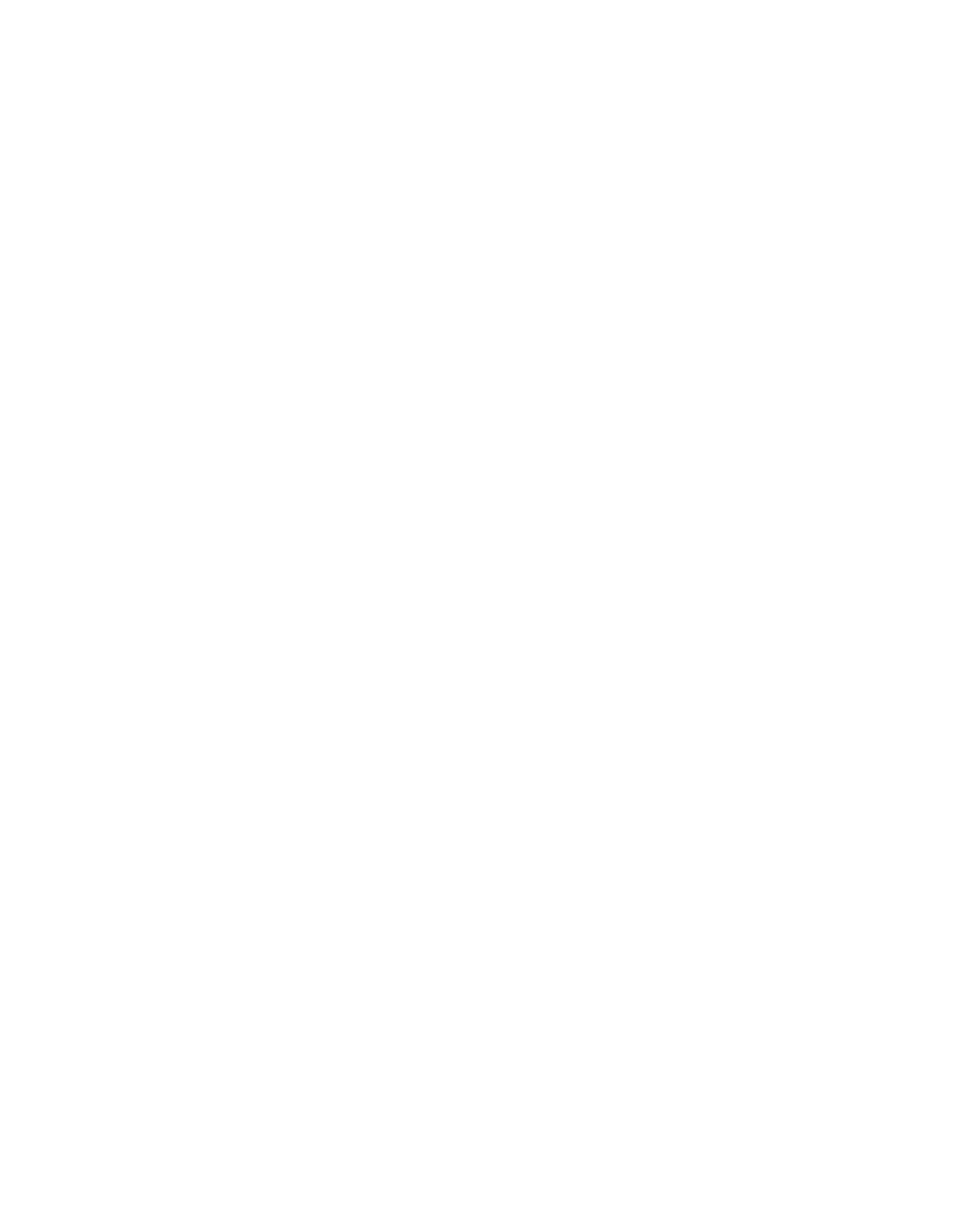## **Annex I**

# **INTERVENTIONS OF MEMBERS OF THE EXECUTIVE COMMITTEE AT THE 44TH MEETING AND WRITTEN COMMENTS RECEIVED FROM MEMBERS AS OF THE END OF FEBRUARY 2005**

1. This annex contains the transcriptions of the interventions of members of the Executive Committee on the subject at the  $44<sup>th</sup>$  Meeting. Minor language editing was done with due consideration for maintaining the integrity of the original statements. Written comments received from members are reproduced in a separate section after the transcriptions.

## **Transcriptions**

Chair:

2. Thank you Secretariat for your comprehensive introduction. The United Kingdom has the floor.

## United Kingdom:

3. Thank you Madam Chair. My delegation would like to thank the Secretariat very much for producing document 44/69, we feel it contains much food for thought on this extremely complex issue. My delegation is very keen that this topic be taken further forward, we think it's well worth looking at not least because, it, the idea was also included in the ICF evaluation, so therefore, we are needing to look at it anyway. However, before a decision can be taken on whether to continue with the present regime, or to remove one meeting from the present format, we think the ExCom needs to have a clearer picture of the challenges we are likely to face in the coming years. My delegation believes that at a minimum we would need to take at least three considerations into account. First, given that most larger volume consuming countries have now entered into agreements with the ExCom for sectoral or national phase-out plans, the costs of which have already been agreed in principle. We are envisaging that the focus of the work of the MLF would now be shifting to ensuring implementation of those agreements and ensuring that low volume consuming countries continue to be provided with the relevant assistance to enable them to comply with the control provisions of the Montreal Protocol. Second, as the Secretariat has highlighted, we envisage that in order to meet these new challenges the way in which tasks are distributed between the ExCom and the Secretariat might have to change. We might wish to give more responsibility for routine work to the Secretariat and as the Secretariat mentioned we may need to consider a procedure for intersessional approvals which would result in the delegation of new level of authority to the Secretariat under very specific conditions, and from the Secretariat's document it seems that this might take some time. Given that the third step would then be to adjust the organization of the work, and part of that decision might be on whether we need to keep the present frequency of meetings or reduce the number of meetings to two per year, or indeed even another option of cutting the length of the meetings but retaining three meetings. From what we understand from the Secretariat this does need to be approved by a MOP and clearly we have missed our chance this year. Therefore, the Secretariat's option B is not really an option, clearly again this is going to take time. To facilitate further discussion,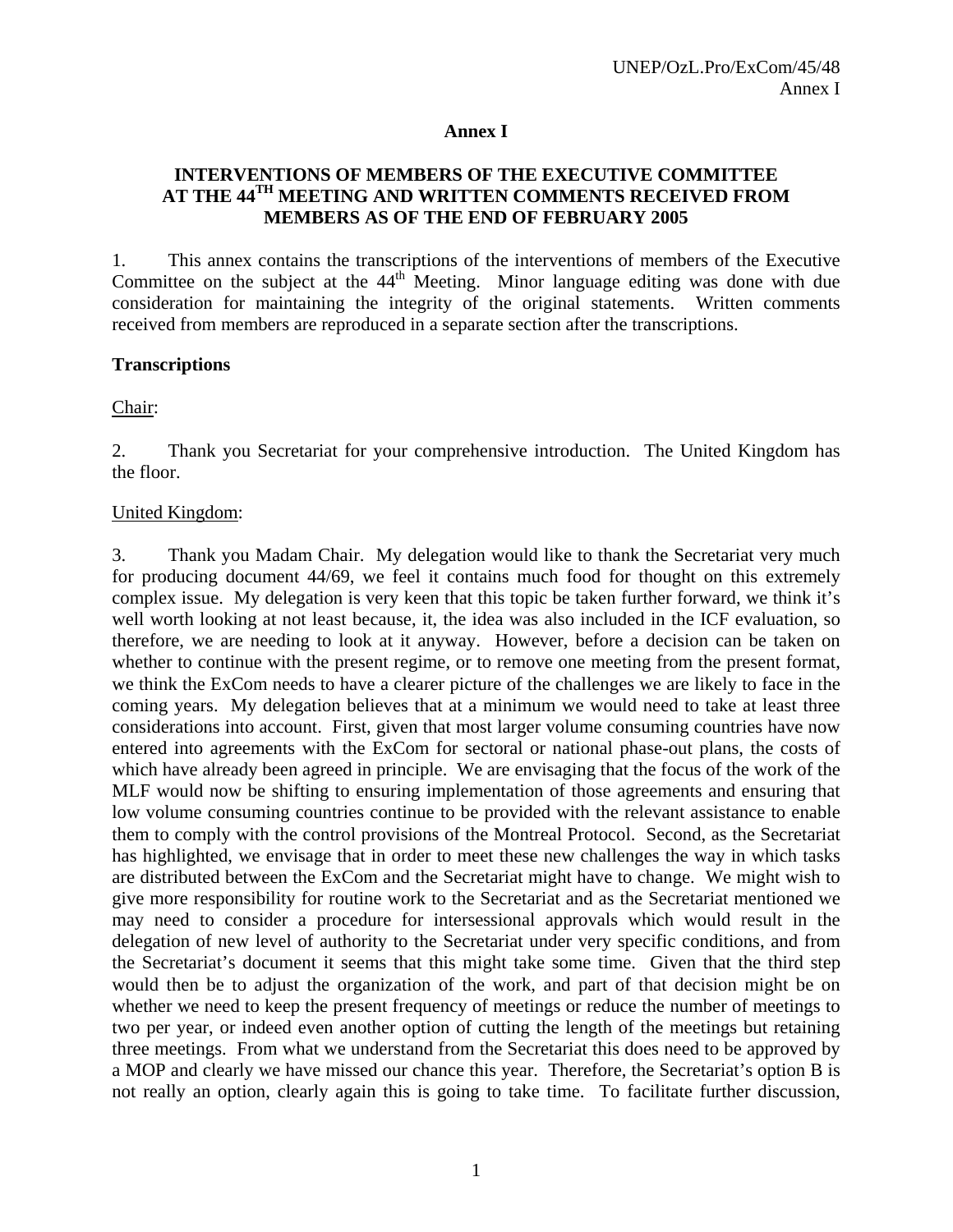given that we are clearly not going to be able to move to a new system as of January 2005, we feel that it could be worth having more discussion and perhaps even more work done by the Secretariat on this issue. We don't feel there's any need to rush into a decision at this stage and that perhaps this could be an agenda item at our next meeting. We'd therefore like to propose, having heard, waited obviously until we've heard other Committee members commenting on this issue, that it may be necessary to have another policy paper from the Secretariat looking at, more closely at the future challenges that the ExCom's going to face. Thank you.

## Chair:

4. I would like to thank the U.K. I give the floor to Cuba and afterwards Austria and then Argentina.

Cuba:

5. Thank you very much Madam Chair. I'd like to congratulate the Secretariat for presenting a very complete document which has all possible options in it and all possibilities as well. Of course, we are going to continue studying it in order to complete it but it is a very useful document which is going to help us in the analysis. This notwithstanding, in principle we will go to the substance of the problem which is getting rid of one of the meetings of the ExCom and also I'd like to talk about a practical and an economic problem. Everything that has been said is of course very important, has to do with rules and procedures that we have to study and develop. Therefore, in principle, I'd like to know how much we're going to save by this reduction because I don't know, perhaps we are going to have to increase the number of people in the Secretariat because we're giving it new tasks and in the end we're going to have to change our working methods. So I am not really sure because I haven't seen the economic repercussions of this. Apparently, this has to do with money, we have to figure out how much money we're going to save by getting rid of a meeting and how much money is going to be necessary in order to apply all this in terms of procedure. Secondly, until 2007 of course, no change can take place because we have to take into account procedures, measures, actions which have to be undertaken. However, there are still some things that are of great concerns to us because, for example, if something is not presented in one meeting we have to wait six more months. This can give rise to problems with compliance and we want to accelerate compliance, after all. There is another major decision that has to be taken. The ExCom works during these meetings and if we get rid of the meeting the Secretariat would be taking on responsibilities which normally are the Executive Committee's. We have to think thoroughly about this, we have to really study it. I agree with the U.K., that we have to study this in detail. We have to have full knowledge of all its implications, because in the end, we will have to take a decision, but what decision, why is it an economical decision, is it a political one? Are we going to divide the responsibilities of the functioning of the Fund, this is so important that I think that we have continue studying this topic and also I want to know what the other members of the ExCom think of this. Thank you.

Chair:

<sup>6.</sup> Thank you Cuba and now I give the floor to Austria.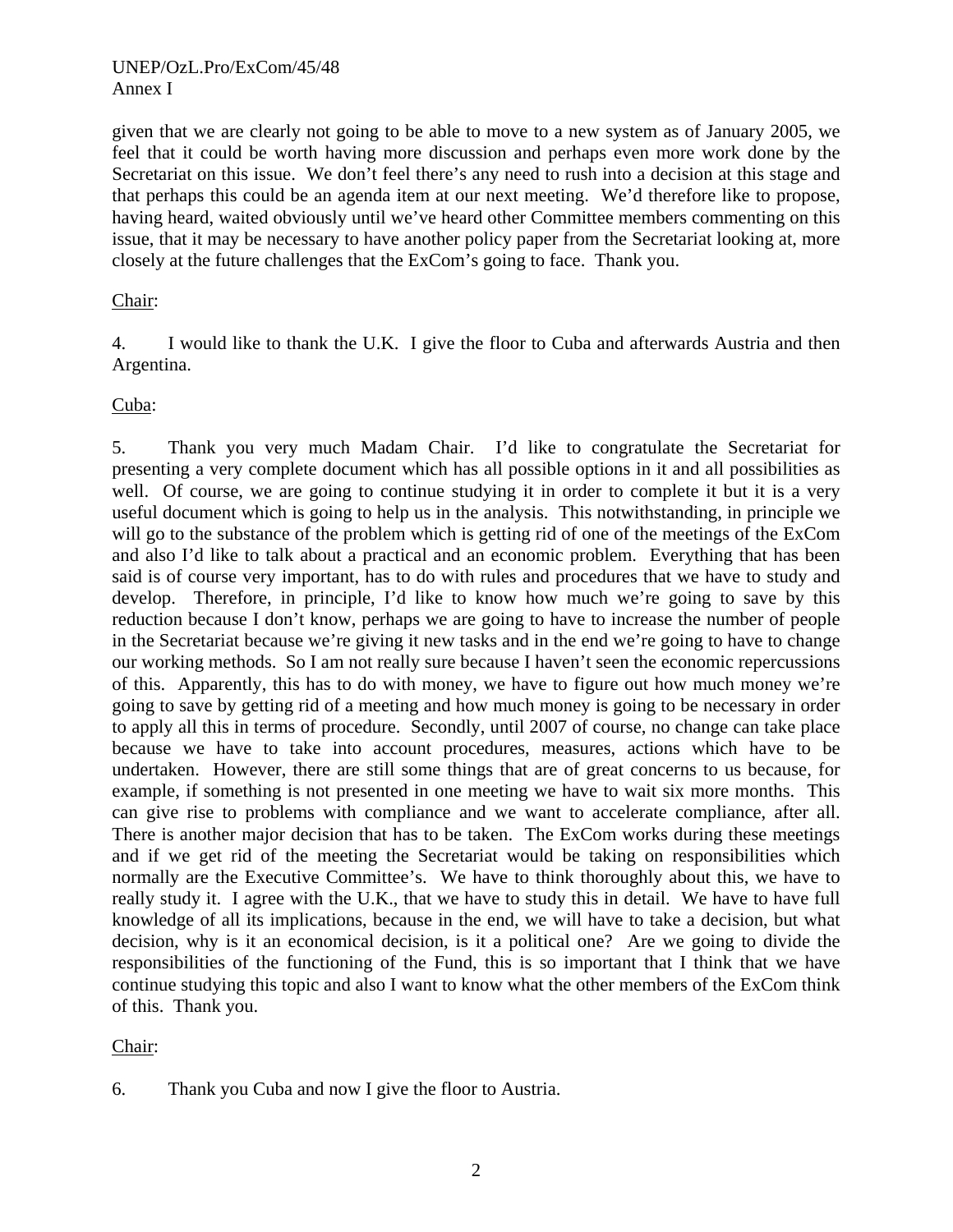Austria:

7. Thank you Madam Chair. Let me join the previous speakers in congratulating the Secretariat for this comprehensive analysis. It is a very difficult decision we have to take. We have to be clear that there are advantages and disadvantages, which they have been clearly analyzed. This delegation has got from the government the directive to reduce costs and if possible to reduce one meeting, so the prospective is to move towards two meetings, but of course, we know that it is not very simple to just cancel one meeting and move one half of the agenda to one meeting, to the first meeting maybe. If it's the second meeting then move it to the third meeting, so this could even result in an overload of work. With regards to the first part of the paper where the operation without sub-committees was shown, I think there is no doubt that this is a clear progress now that possibilities have been extended for members to participate in decision-making in the meeting. So I think the change we made last year was a change to the better and also to more transparency and I think this is also a first answer to the ICF analysis. Now going to a reduction from three to two meetings, well, besides the formal endorsement by the Meeting of the Parties, the crucial point in my view is the delegation of authority from this Committee to the Secretariat. Of course, if we prolong the time between meetings, we have to set up something to approve projects. It comes to my mind that we have a lot projects for countries at risk of non-compliance, here, I think this was already mentioned, then for those projects where all the contentious issues have been solved. Of course, the issue of implementation or project delays and also cancellation, these would be candidates for this automated or intersessional approval procedure. In my view, I think if we decided to go into this direction, we could build upon the existing procedure for bilateral projects simply to enlarge the scope that it covers all projects. As I mentioned before, it could also apply to the cancellation procedure, but I think the members of the Committee would have to be involved. So, as it is written in the document it should be on a no-objection basis. For example, a project A is submitted to the Secretariat, the Secretariat sends it out to the members with a comment and maybe sets a deadline. If there is agreement or no reaction then the project can move forward. So this would be a very simple procedure and I think this would be very useful for the future to have something like that in the Terms. Now looking at the time of implementation, if we decided to start in 2005, I think we already have planned for three meetings for next year and it's almost impossible to change now. As the Chair of next year, I think this could be a gigantic workload not only for the Chair but also for the Committee. So we might end up with, especially the second meeting of maybe six or seven days. That's something I also want to avoid, I think my colleagues also want to avoid. Especially if we think that we may have it back-to-back with a Meeting of the Parties and maybe also with Implementation Committee, so we should think of the timing. There is one advantage I would like to draw your attention to, and this is the time between the meetings. If we have a time interval of six months, there would be more time for the Secretariat to engage into negotiations with implementing agencies and also with countries and the same applies to the implementing agencies. So, I sometimes had the feeling from the implementing agencies and also from the Secretariat that there is certain rush from meeting to meeting and this could be a way out and make the process more relaxed. So, in summary, I think for next year we will still have three meetings, the earliest year to start with two meetings, in my opinion would be 2006 but of course on a trial basis. Maybe we would have also to consider 2007. I think we also have to endorse the current format of having the meeting in plenary and no sub-committees. Thank you.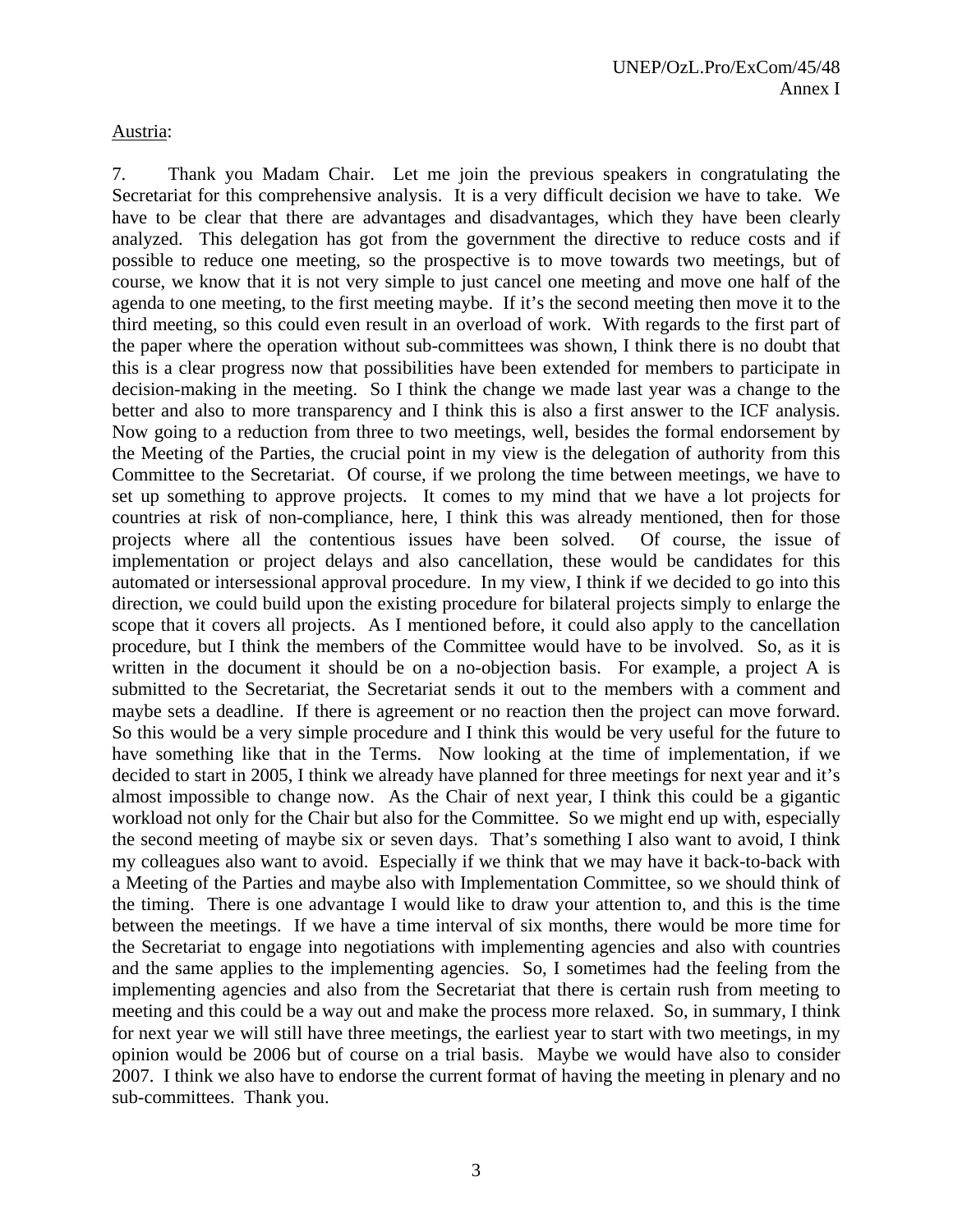## Chair:

8. Thank you Austria for your contribution, I now give the floor to Argentina, afterwards, Japan, Belgium and Niger. Argentina, please go ahead.

## Argentina:

9. Thank you Madam Chair. My delegation also would like to join others in thanking the Secretariat for the very detailed study it has undertaken of the different options for the Executive Committee in terms of its future work and the consequences of each of these options. We agree with the conclusions of the Secretariat as far as the advantages of the new system is concerned which has allowed for more participation of the members of the ExCom and also has avoided duplication of debate on the same subjects, however as we can all see, this has not decreased the volume of work that the ExCom has to undertake which is very high for the time being. Therefore, we think it is premature to decide at this moment to eliminate one of the annual meetings. Also, the need to change the mandate of the ExCom requires that we wait at least one more year in order to change the frequency of the meetings. We think that it would be wise to study this item during the first two meetings of 2005 in order to take a decision before the next Meeting of the Parties which could change the mandate if the ExCom considers it desirable. We think that if an amendment were to be proposed on this, it would have to give some sort of flexibility to the Executive Committee. We could do this by giving us the possibility of holding two or three meetings if necessary and an amendment in paragraph 8 of the mandate which would be in harmony with rule 4.1 of the rules of procedure of the ExCom which could be the following: "The ExCom shall hold at least two meetings a year." I think that with this proposal we can cover the U.K.'s proposal in terms of having three meetings of a shorter duration or two meetings per year. In terms of establishing an intersessional period procedure, we can start studying this possibility with a view to the future, however, this subject deserves much debate in future meetings. Independently of the solution, in future we have to guarantee equitable participation of all members of the ExCom in the decision-making process. This is the reason why my delegation prefers to extend the procedure of non-objection which had been suspended in '95 for other matters as well as bilateral ones. As far as what the Secretariat proposes in 3.4 of the document which is the delegation of authority, my delegation thinks that the Executive Committee should maintain the authority to approve. Therefore, the system which is to be adopted, independently of the form it takes, has to guarantee the fair participation of all members and the distribution of documentation in good time before the meeting in order to guarantee the translation into all UN languages. Also, we have to take into account that we have to consider the needs of countries which are at the risk of non-compliance which should be the main objective of our future work. Therefore, Madam Chair, the economical study, the financial study requested by Cuba is very useful for all of us, for example Austria. Austria said that all governments are asking for budgetary reductions and also I support what the U.K. has asked for, we should maintain this topic in the agenda of our next meeting. Thank you very much.

## Chair:

10. Thank you very much Argentina, Japan you have the floor please (not translated, was in Spanish).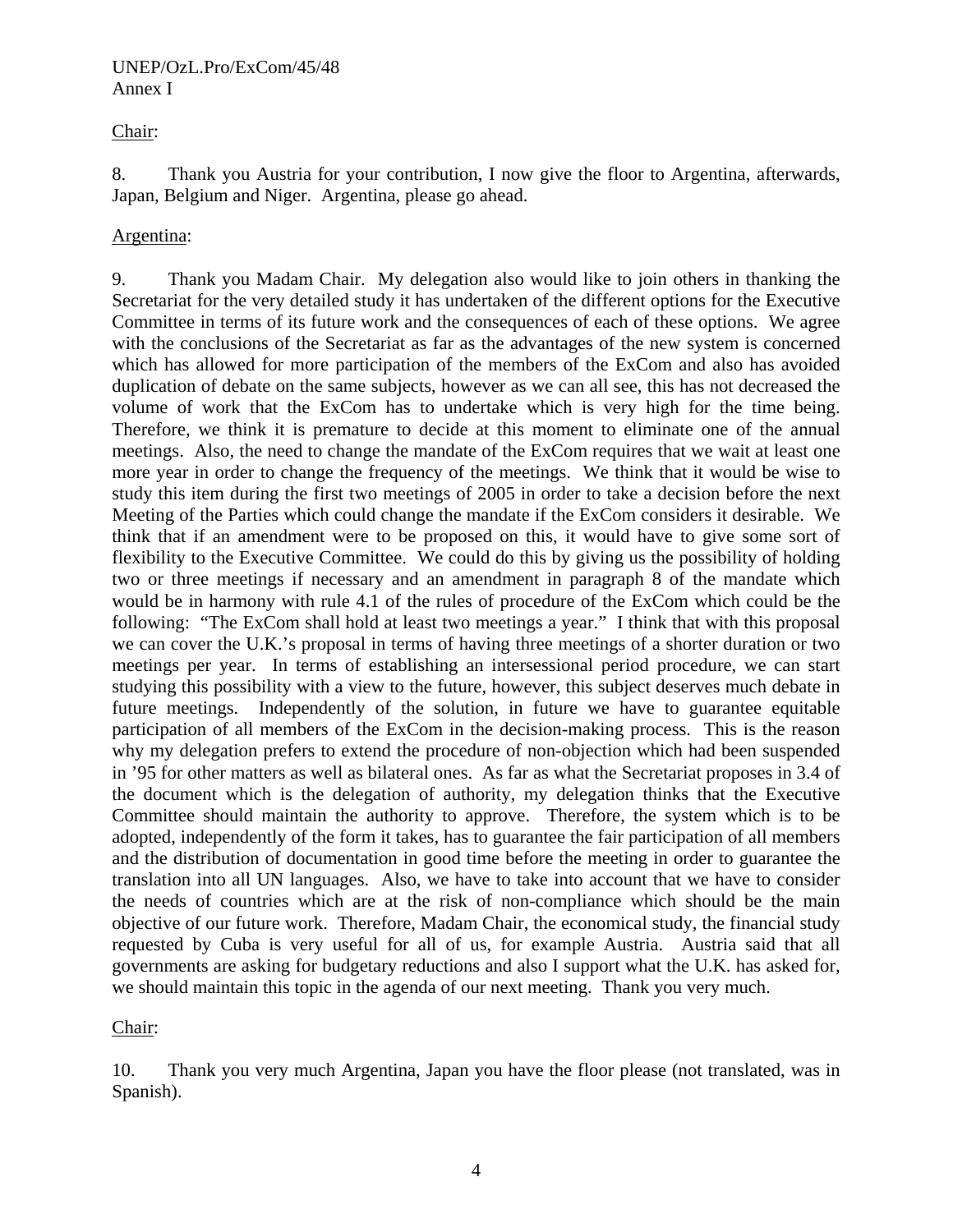Japan:

11. Thank you Madam Chair and I don't think that an amendment to the Terms of Reference is necessary for us to meet only twice a year. We also would like to meet at least three times a year, and that is the mandate for us, so, there's no justification for making a change in the mandate. In view of the kind of the uncertainties expressed in the future we really have to retain our liberty to meet three times in the future if it is necessary. I wonder whether we can meet in extraordinary sessions, but I think the "at least three" means that we can meet more than three, but we can meet less than three. We do not need to change the Terms of Reference. We can just decide to meet twice and that's our decision and should we have any authorization or permission from the Meeting of the Parties, the answer is no. So, one problem is now resolved because there's no constraint on us to apply this starting from next year to having two meetings. Now I think it's possible to have two meetings but the most important thing is, we have to have business plans approved in the previous year for the year it is pertaining to. So, if we meet next year only twice, so this meeting has to agree on the business plan for year 2005. Our current pattern of approving or the considering business plan is quite awkward because we approve the business plan for the particular year as late as the end of the first quarter of the year. So we approved the 2004 business plan as late as March because of that we are already cutting into the operational period. Business plan is a planning document, so, we have to approve that, one year before, before we start implementing it. This is a real lacuna and also deficiency of our system. So, if we agree on the making some change in the pattern of the meeting, we really have to reform that part of the lacuna, that part of the deficiency.

12. I think, the arranging the Executive Committee meetings back-to-back with the OEWG would enormously contribute to the economy or savings. There's no doubt about that. Delegations coming from A5 as well as non-A5 countries are paying a lot of energies and time to attend meetings. So I think that obviously two times are enough and that would represent an enormous economy and of course those who are involved in the protection of atmosphere have to attend other meetings, and that is also the advantage to those who are working in similar areas. And, now, how we can we proceed to intersessional approval. I think Argentina is right and that the members of the Executive Committee have to be responsible of the decisions taken by the Executive Committee. We will never delegate that authority to the Secretariat, but we can always authorize the Secretariat to make a commitment up to a certain level at US \$X million. Under that level, the Chief Officer is authorized to take a decision to enter into commitment and of course we will review and approve that retroactively. If that ceiling is exceeded, the Chief Officer has to enter into intersessional consultation by sending letters and faxes. I hate to see that the teleconferencing would be organized in a very awkward time in Tokyo. But anyway, intersessionally and through the intersessional communication, we shall authorize the Chief Officer to exceed the kind of the cap she is given. I think that the existence of the pre-approved business plan would certainly facilitate that process. Since there are already concrete elements in the business plan, delegations can react to the Chief Officer's proposals. Using the business plan as guide we will ask agencies and Secretariat to inform at the end of each meeting members of the Executive Committee what are in the pipeline. I don't think that all of a sudden new projects could be proposed. Since the preparatory assistance is given and the planning is there, the agencies and the Secretariat should be in a position to brief us or indicate us what are in their pipelines. If we have such a list, that would constitute the basis for intersessional consultation. If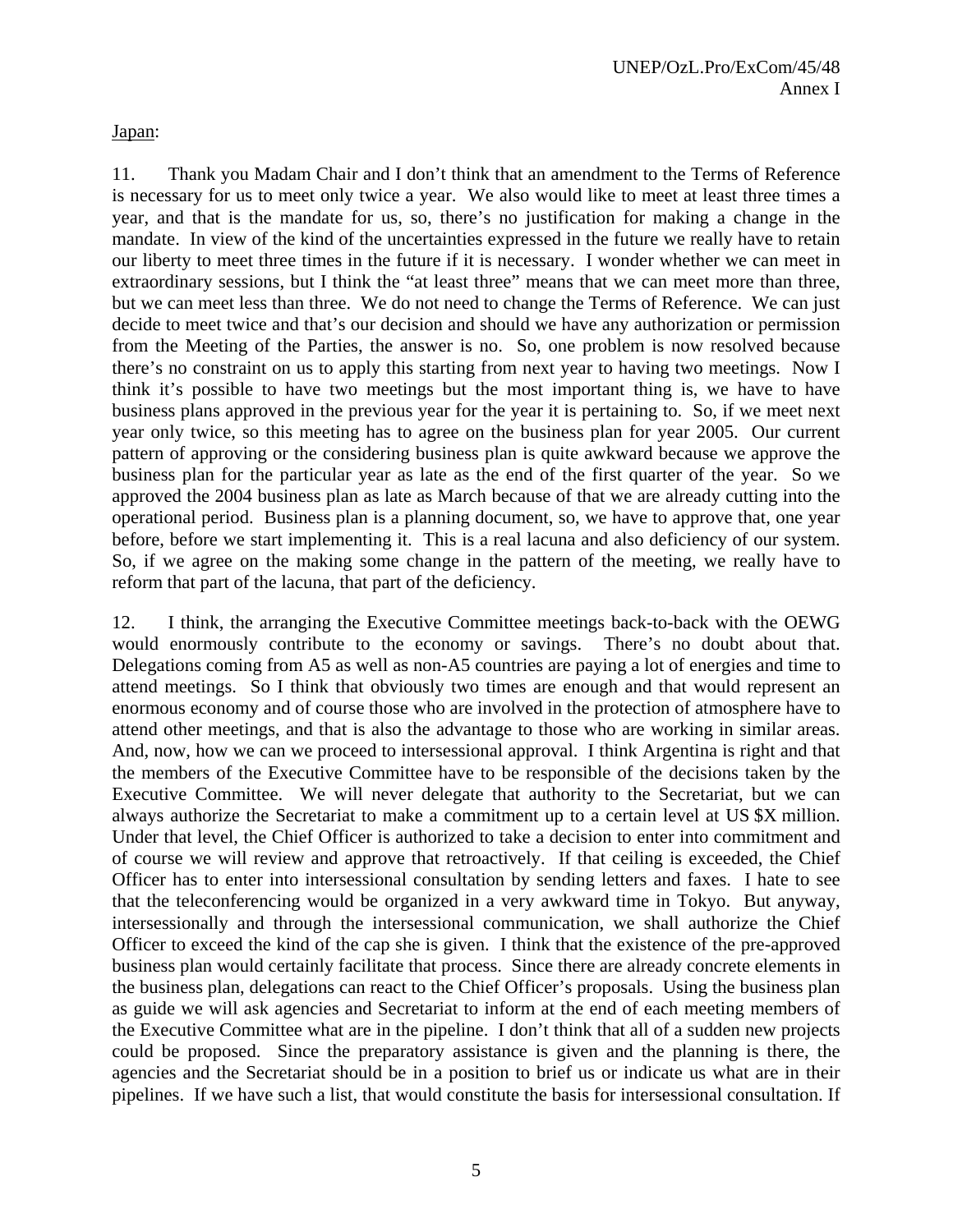the ceiling given to the Secretariat on commitment authority is exceeded, then the delegations would be quick enough to give their answers.

13. So, I would like to mention that the work programmes might be subject to the approval within the commitment authority given to the Chief Officer and the amounts that are proposed under the work programme are relatively modest. It would not require any agreement for the Chief Officer to enter into commitment. Institutional strengthening projects are also possible. If there are any needs to deal quickly with compliance, with regard to countries at risk, we can authorize the Chief Officer to proceed with the commitment if these projects are submitted. So, we have ample possibility of implementing this system. I remember that in the past the Terms of Reference of our Committee gave the Secretariat the authority to process any project below US \$½ million. If there is any doubt about the aspect of the incrementality of the cost exceeding US \$500,000 it should be for discussion by the Executive Committee. That was the original decision taken when the Terms of Reference of the Executive Committee were established by the contracting Parties. So, contracting Parties anticipated the flexible manner to work and do not micro manage the Secretariat work. That idea is still embodied in those who have participated to establish the Executive Committee. I think we have ample chance for agreeing on something and then we will apply this starting from next year. This delegation needs not insisting on having two meetings starting in 2005, but we shall take a decision to meet only twice, starting in year 2006, and in preparation for that we have to work out the mechanism of the intersessional approval. What is the authority we can give to the Chief Officer, what is the mechanism for agreeing among the Parties intersessionally and what is the basis, documentary basis or information basis for that. So, I hope that this could be well taken by the Secretariat and Mr. Lang will ponder on it. Thank you.

# Chair:

14. I'd like to thank Japan and I now give the floor to Belgium.

# Belgium:

15. Thank you Madam Chair and let me start also by thanking the Secretariat for its clear analysis. I find the document so clear that to my simple mind at least it's rather easy to take a decision and I'll explain a little bit of it as briefly as possible. Let me first say that yes, we should endorse the suggestion that we continue with the plenary ExCom without sub-committees. I think it is working alright, but it's very early to decide on that because we haven't finished yet our first year and this is the only meeting that I've heard the mention at least of night sessions. Scary. So, we have at least to continue a year and evaluate that. Now, I take the point of Argentina and this is not the change to a plenary ExCom without sub-committees. The new pattern is very interesting at least for me because I'm learning a lot about the project approval, and I've never been involved in that and I was able to stay awake. It has not diminished our workload, so, I'm really very hesitant to consider reducing meetings. I've expressed that before. First, it's not becoming, it's not clear at least to me that we have less work. We acted upon the development of the previous system with the sub-committees, and we have to give us a little more time and see how the workload evolves, develops, diminishes or whatever, and then come to a logical conclusion whether or not to change to two meetings and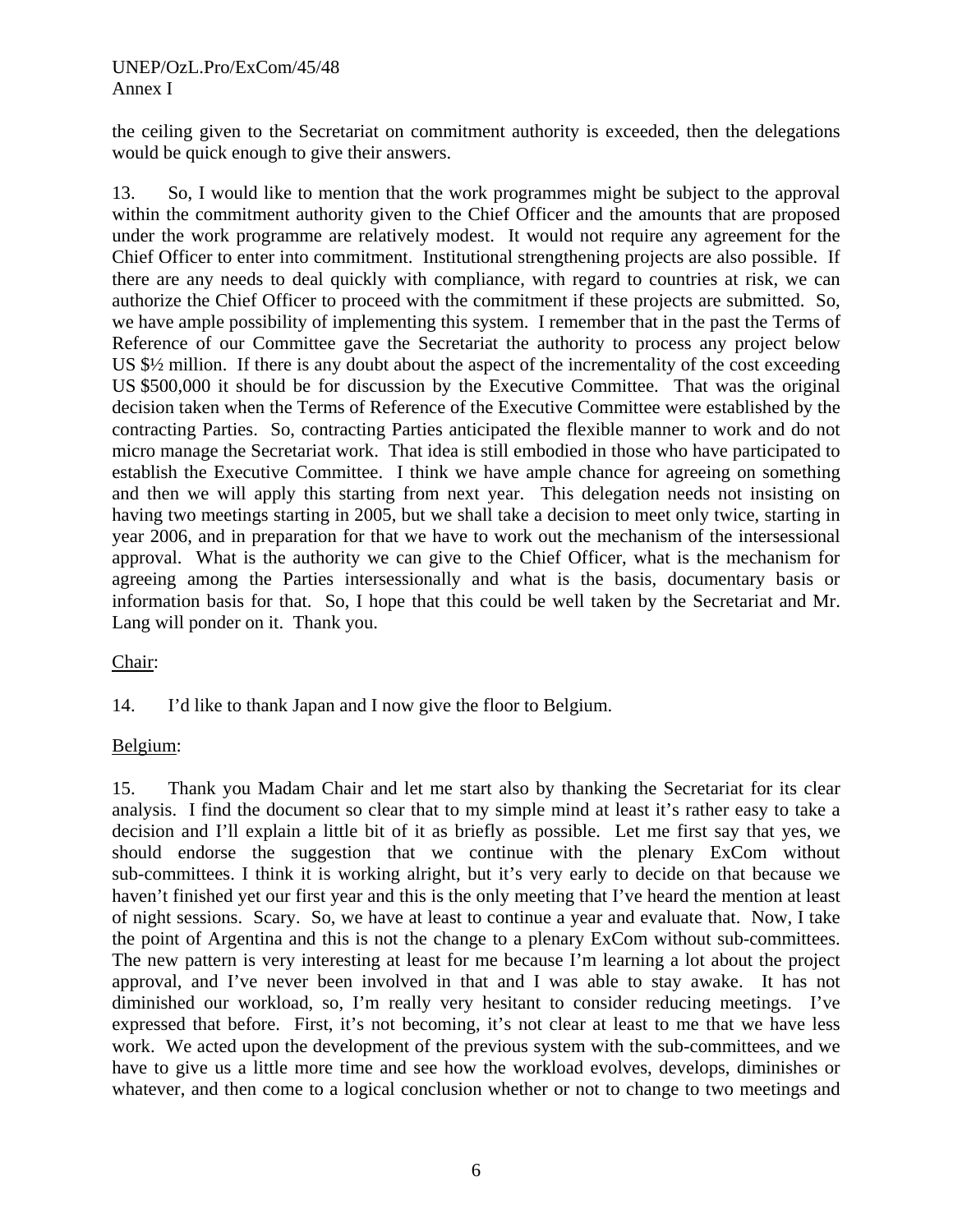not try to force this change upon us, because I have the impression that we are going too fast on this and I could envisage a sort of intermediate phase which would be, having three, still three ExCom meetings, but 4 days long or 3 days long. It should flow naturally out of the work and the decreasing in workload should give us that indication. Now, eventually we may reduce to two meetings. I'm not really opposed to it. I think this whole issue has to be viewed in the context of reaching the ultimate objectives of the Montreal Protocol and I think this is the overriding principle before we start discussing anything. I would not like to see the introduction of changes that are going to put at risk of reaching the objectives of the Montreal Protocol and we have said it over and over again that we are at a crucial point. We are geared towards compliance very clearly and I think that's the right way to go and it is very important. So I would really be very hesitant to take any measure that might jeopardize that. Let me be very clear on that. Having said that and if it so appears that we can change eventually to two meetings with all the provisos that I've said, well, then first of all let us get a clear legal advice whether we need an amendment or not, because that's not clear among people in the room. I subscribe to the intervention of Cuba, and if one of the reasons is also economic, then we should try to get to a system of two meetings that does not require the same amount of travel for ExCom members as it is now. Let's then move up the Open Ended Working Group to May, so that we can be backto-back to MOP and OEWG both. So, let me support the U.K. suggestion and of all other speakers before me that we take this in a very serene way and that we continue thinking about it at next meeting. I don't think we need a clear decision now, but let's give us ourselves the time to think this over with, with prudence and not rush into things. Thank you.

## Chair:

16. Thank you Belgium. Niger please and then the United Kingdom, Iran and Canada.

Niger:

17. Thank you Madam. We would join other speakers in expressing sincere thanks to the Secretariat for putting forward this document studying the practice of ExCom, it's full of useful information. Like the United Kingdom, Cuba and other delegations, we feel that it's very premature to move to two meetings if we compare the current regime which has only been in place for a year, and then it's already a very laborious regime compared to the previous one with two sub-committees. Like the delegate of Cuba, we feel that we need to think about increasing staff and if we have two meetings in 2006 and 2007, instead of talking about evening meetings, perhaps we should extend the number of days. That would take us through the weekends, for example, and that would make conference staff and personnel costs a lot more expensive. So, keeping the regime without the sub-committees is one which we feel has worked. For intersessional developments maybe a video conference might be possible as Japan has suggested, but we would tend to disagree with Japan on this system. We would prefer to work morning, afternoon, and night than start going down that road, but in any event we feel it's very premature to go this way and we think that at the  $46<sup>th</sup>$  Meeting of the Executive Committee we could come back to discussing this again. Thank you.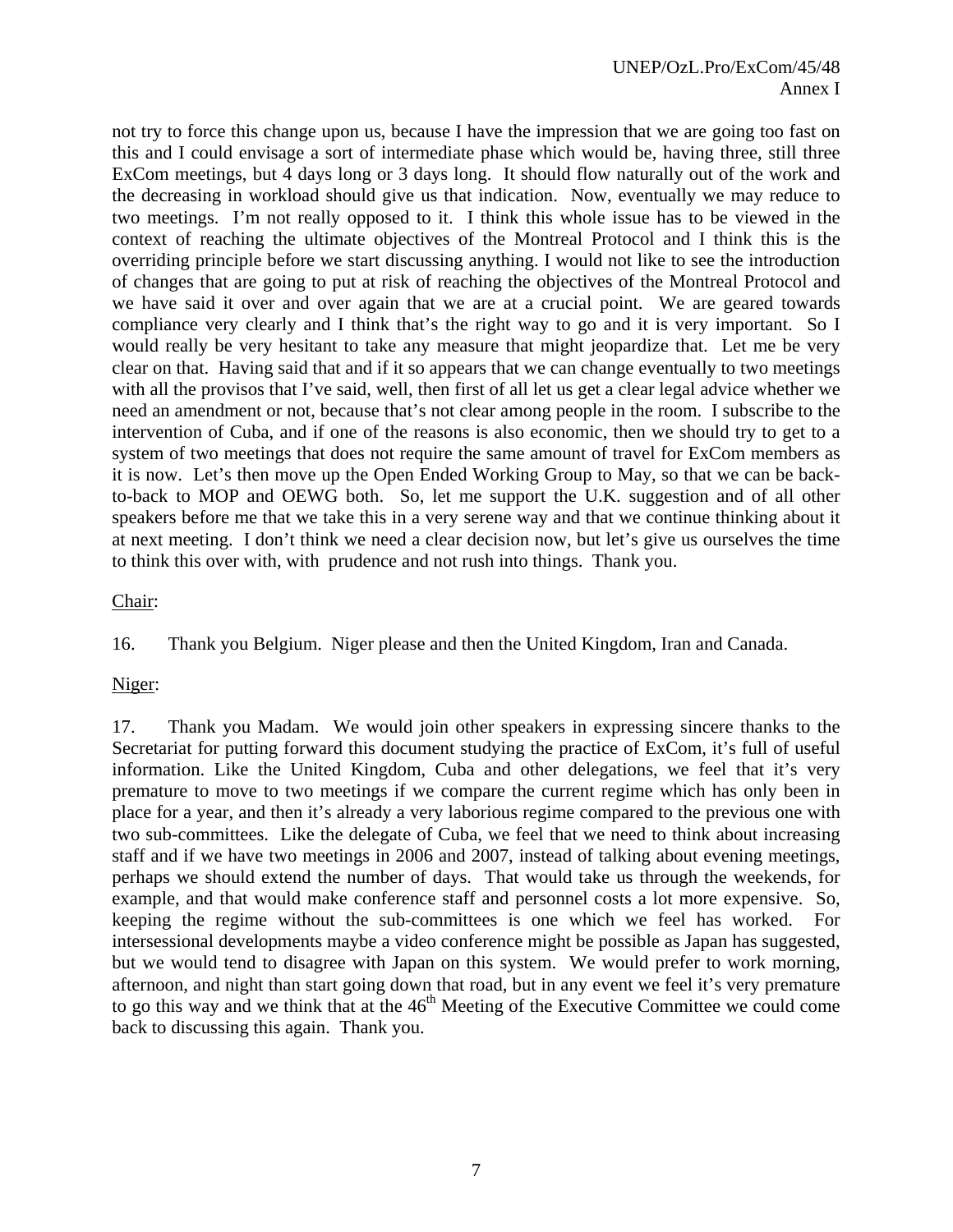# Chair:

# 18. Thank you Niger. United Kingdom.

# United Kingdom:

19. Thank you Madam Chair. I didn't actually ask for the floor, but I'm very happy that you offered it to me. We were actually very pleased to hear all the support around the room for my delegation's view that this topic definitely deserves consideration at the next meeting and possibly the one after. We do think however, that it should be possible for this group to reach a decision on this in time to present something to the next Meeting of the Parties and we think that this would time in very nicely with the report that we are going to need to provide on the ICF consulting evaluation and would hope that we could resolve the issue in time to do that. Thank you.

Chair:

20. Thank you United Kingdom. Iran to be followed by Canada, Iran please.

Iran:

21. Thank you Madam. I would like to thank the Secretariat for this paper. There are a number of issues we would like to bring up. As far the intersessional approvals are concerned, this delegation doesn't believe it is the level of funding associated with any particular project which is important, it is rather the nature of decision-making. In some instances the Committee has had lengthy discussion on proposals for a few thousand dollars, so what kind of ceiling to which the Secretariat can make approval. Plus the fact that in decision-making there are a number of people present in the ExCom. The number maybe 40, 50 or even more, so it is the collective wisdom which is applied to making decisions. Secondly, we'd like to say that we are quite happy with the present arrangement of the meeting without the sub-committees, and the benefit is that everybody has the chance to take part in the discussions. The third thing is that we have apparently missed one component or one benefit of the meetings which is the interaction between delegates and contact groups, informal meetings when we are considering to reduce the number of meetings to two. A lot of work has been done at the margin of the meeting with the implementing agency, with the Secretariat, with each other, this has helped to reach understanding on various issues. We think this is important and maybe Secretariat can take this into account to see how much of the problem is resolved informally. As to the economy and efficiency, I personally don't like to be travelling all the time, but we have been willing to do so because we make some achievement. As for the economy, we think the suggestion by the delegate of Japan is quite helpful, and that they could be arranged with other meetings related to Montreal Protocol. In summary we think that it is premature to make any decision with the amount of information we have before us now, we should give some more time to see whether it is feasible or not. Thank you.

Chair:

22. Thank you Iran, Canada please.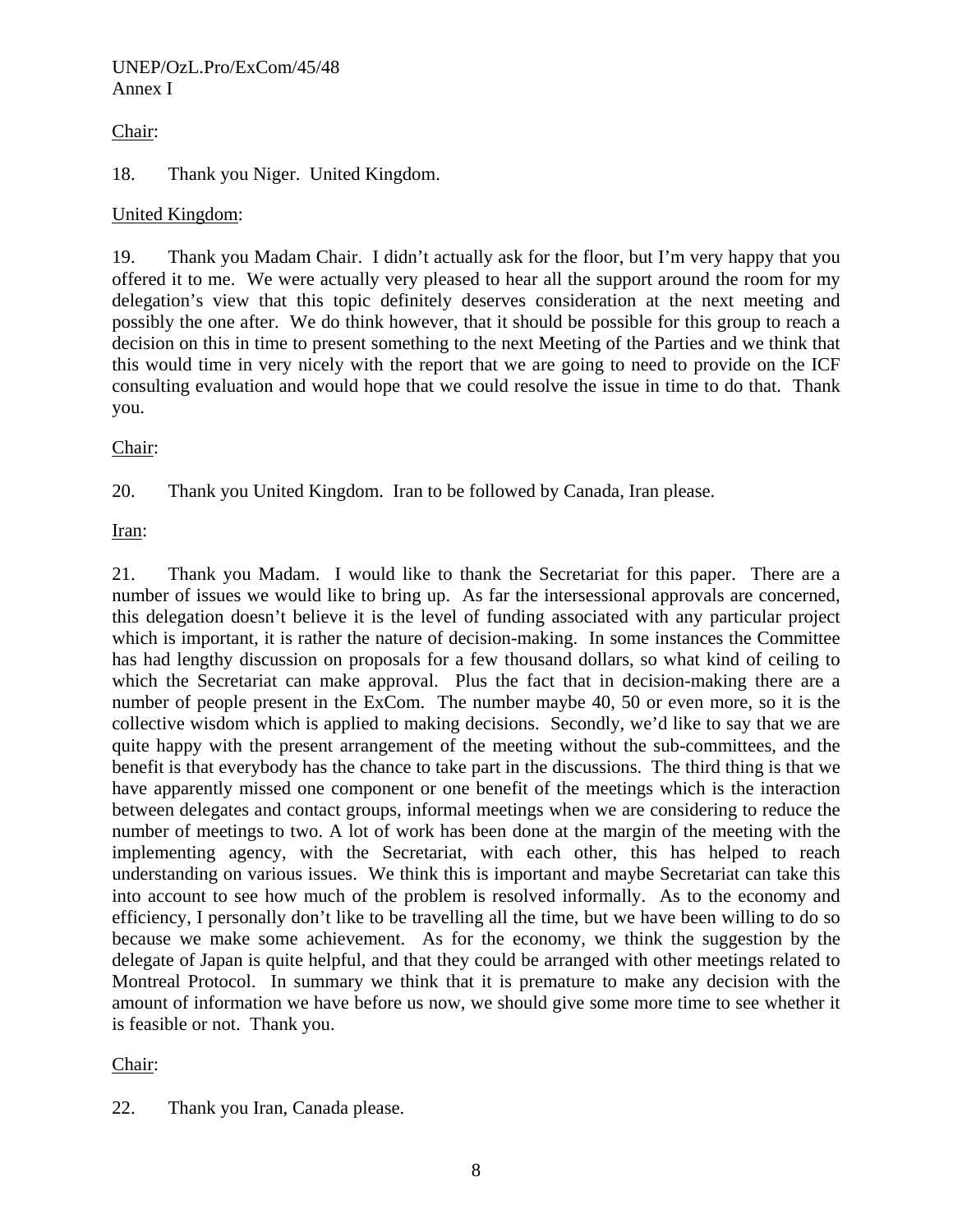## Canada:

23. Thank you Madam Chair. I'll try to be brief as well at this stage, because I think there seems to be some emerging consensus that we could continue to consider the issue of having two meetings next year but that we're not able to actually take a decision on this at this meeting. Let me first of all also thank the Secretariat for quite a thoughtful and comprehensive document. It made it easy for us to all understand the issues involved. We'd point out that the document argues that the main driver for the frequency of the meetings of the Executive Committee has been the burden and complexity of its work. Therefore, we agree with Belgium and other delegates that the main arguments for reducing the number of meetings from three to two would be that the workload or the complexity would somehow be reduced, or that somehow the work can be dealt with more efficiently through the application of standardized approaches. At this point it is not evident that we would be able to do this by 2006, it's possible, but we're really not sure, we know that there will be increasingly a diminishing number of projects to approve, so it is possible. As well, if the ExCom were to adopt an intersessional procedure for approving projects, the workload during meetings could be reduced somewhat further.

24. At this stage, we think that the Secretariat has provided quite comprehensive documentation and we're not sure what more the Secretariat can present to us, we'd have to see how things go. Cuba has mentioned the further information, financial information which perhaps the Secretariat could include a brief document on this by the next meeting as well as if there are any other important outstanding issues which were not reflected in the present document then perhaps the Secretariat could include those in a further document for the next meeting. But we think that the document we have before us basically gives us a pretty comprehensive view of the picture and we have to see whether there will be an actual reduction of work as time goes on. With respect to the intersessional procedure for approving projects, we will recall that the reason why we asked the Secretariat to present a paper on this at the last meeting was not principally related to having two meetings but was related to the issue of compliance and not delaying projects if there was an urgency for compliance of the recipient country. So we would support actually applying a non-objectional procedure for approving projects as described by the Secretariat to areas with, and without established policy and guidelines where there is compliance as an issue. This could be combined with a procedure delegating authority to the Secretariat to approve projects in areas where there are well established guidelines in place. So, this would be according to the Secretariat's paper in paragraph 45, we would support basically their option 4. We think this option may provide some additional work to ExCom members between sessions, but it has a low risk of compromising ExCom responsibility. Furthermore, it would provide some relief to the overall workload of the ExCom and a solution to compliance related urgent requests. With respect to the organization of work without the sub-committees, we think that this year has worked fairly well, so we support the current process of considering all issues during the plenary. Thank you.

## Chair:

25. Thank you Canada, Hungary has the floor.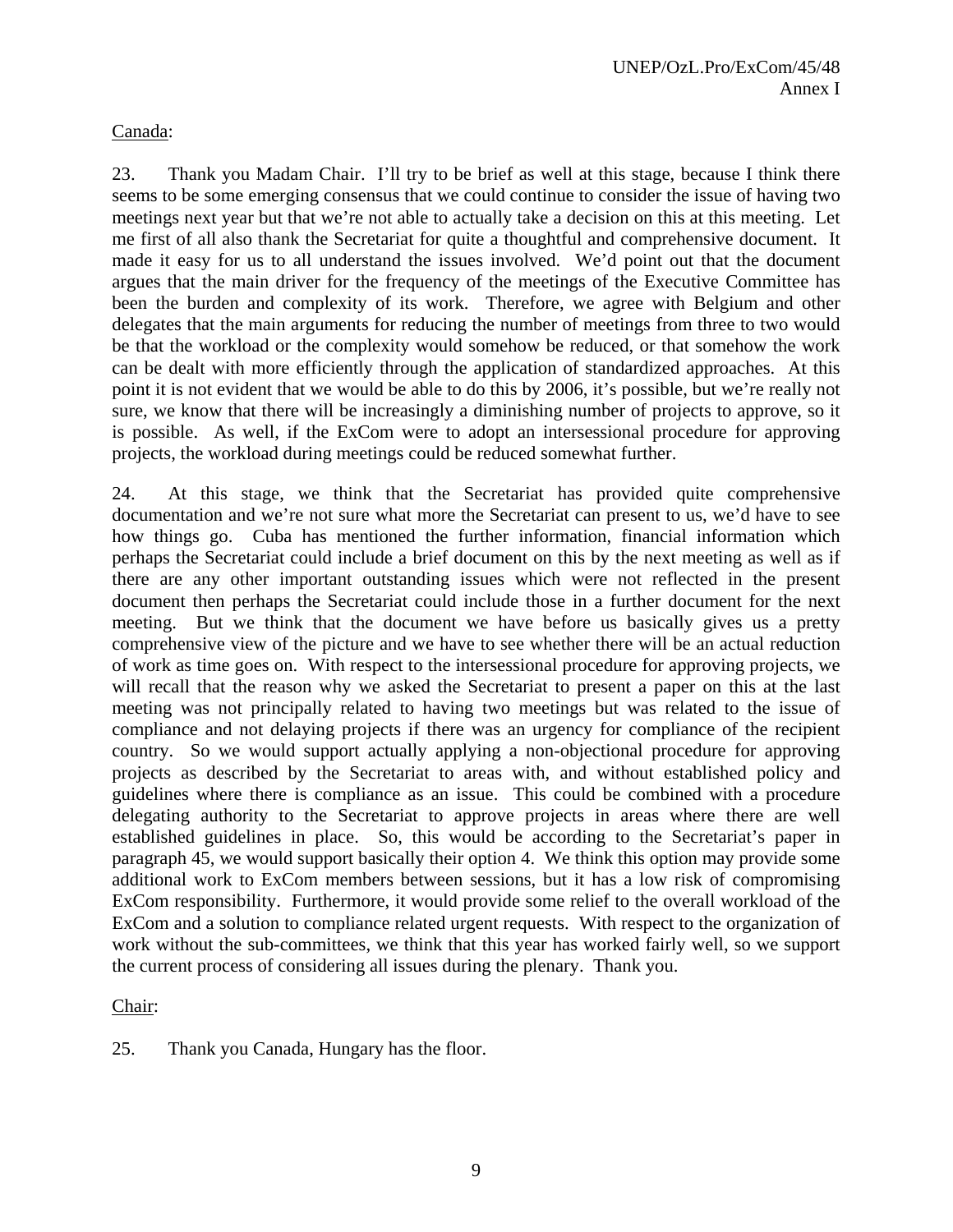## Hungary:

26. Thank you Madam Chairperson. First, I also thank the Secretariat for the very thorough analysis. There is only one point I would like to express my partial disagreement with one of the statements of the study and this is in paragraph 74(b), that lists the disadvantages of the possible two meeting format. It says that "since the new scheduling under the two meeting format may not provide the opportunity to hold meetings back-to-back with the Open-ended Working Group and the Meeting of the Parties", it is the last bullet point, I think there is no special difficulty to hold the second meeting back-to-back with Meeting of the Parties, because it is usually held in November or sometimes in December and if the Ozone Secretariat can hear the suggestion of our distinguished Belgian colleague to bring forward the Open-ended Working Group in May, both meetings can be held back-to-back. So, my delegation has the opinion that the two meeting format might be introduced and Argentina suggested a very flexible way how to introduce and when. Concerning the working method, the plenary session without sub-committees proved to be appropriate, so, I would suggest to follow that method. Thank you very much.

## Chair:

27. Thank you Hungary. Well if there are no further speakers, I'm going to try to sum up what's been said about this item. On the whole, I think there are two points on which there is consensus, the first is the advantage of having done away with the sub-committees. No delegation has objected to this, no one's calling for a reversion to the sub-committees. Belgium, I think suggested we keep things going as they are for a year then take another look at it, but I think we can adopt this procedure and endorse the way in which the Executive Committee operates at present for a further year. The other point where there is consensus is the need for more thorough consideration in the course of the next year of the possibility of reducing meetings from three to two a year. There are delegations which have pointed out that this could be done. Argentina for example, suggested a formula for amending the Terms of Reference of the Executive Committee, specifically paragraph 8 of the Terms of Reference, which says "the Executive Committee shall hold three meetings a year while retaining the flexibility to take advantage of the opportunity provided by other Montreal Protocol meetings to convene additional meetings where special circumstances make this desirable". So it's clear, the Executive Committee can, under the Terms of Reference have three meetings or more as they stand, but not fewer, so to reduce it to two, there would be a need to amend those Terms of Reference and only the Meeting of the Parties can do that. But anyway, Argentina's proposal is on the table, it does provide for flexibility when it says two or more meetings, if necessary.

28. As regards the establishment of an intersessional procedure, some delegations pointed out that the authority for approval of projects should remain with the Executive Committee others suggested some delegation of authority in the Secretariat, or in Japan's case, in the person of the Chief Officer of the Multilateral Fund. However, it seems clear that this matter needs to be studied further and Japan and Niger have established that some video conference system might be explored in this regard. Canada pointed out that the intersessional procedure is not necessarily tied to the question of reducing to two meetings, rather it's just to facilitate approval of projects where there may have been difficulties with the regard to compliance by the country concerned and on the whole there is a fair measure of consensus that perhaps the non-objection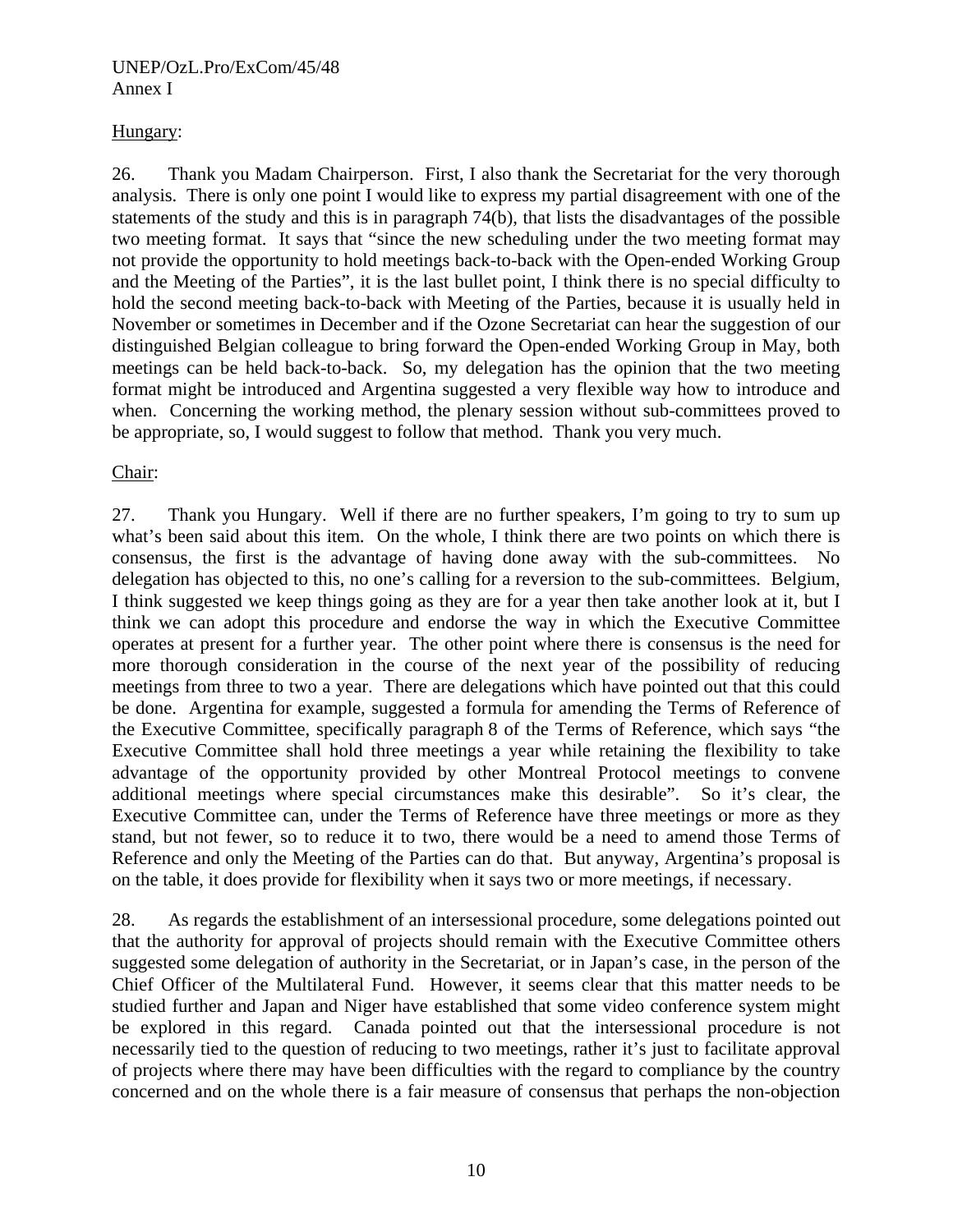procedure currently used by bilateral agencies which has been used in the past by them could be extended to such cases and Austria, Canada and others took that view. There's also consensus that the two meeting should not involve an increase in the workload of these meetings, and there should be an attempt to find a way of holding them in conjunction with other meetings under the Montreal Protocol. Belgium suggested moving the Open-ended Working Group meeting to May which is something that would have to be agreed upon with the Ozone Secretariat. My proposal is that the Secretariat might perhaps compile all of these opinions in one document. There have been a lot of them and perhaps as Cuba requested, it might provide some information on the financial implications, or financial advantages of adopting one or other of the options before us, and the delegations which haven't spoken should have the chance to transmit their comments to the Secretariat on these matters and then a document would be submitted to the next meeting of the Executive Committee. Now is that an acceptable way of proceeding to delegates? Belgium please.

## Belgium:

29. Yes, it is, for me it's completely acceptable. If I understood you well, we would still have some time to submit written comments on this issue after the meeting. I was going to suggest that, but you're quicker than me. I would also like to know the opinion of the implementing agencies on this because they are now working at a very clear structure of meetings and, and, as we know from this document and from experience, any change may relieve workload, and it may not. I think, I remain of the opinion that it is way too early to make the switch, I think that Canada has supported that. We have to give it more time and I mean, 2006 is too early in my mind, let me be very clear about that. We will have to see how the workload evolves for some time but my suggestion would be to also invite the implementing agencies to submit comments on this eventual two meeting innovation. Thank you.

## Chair:

30. Thank you Belgium, Japan has the floor.

## Japan:

31. Madam Chair. I wish to know whether there is any consensus on the desirability of having back-to-back meetings with the OEWG? I think nobody wanted to have two more meetings than the actual two meetings which are, you know, made in conjunction with the OEWG and MOP. In fact, you know, we have only one meeting which is not organized back-toback to the Meeting of the Parties or the OEWG. So we are not increasing that number and because of the back-to-back arrangement we have been able to come only three times a year to the Executive Committee. I think there's a consensus on that. In order to enable the Secretariat to make further proposals on the intersessional consultation arrangement, I think the information on the projects in pipeline and the status of compliance record would be very useful. We mentioned that point and hope that that point, would need some more consideration in the future. Thank you.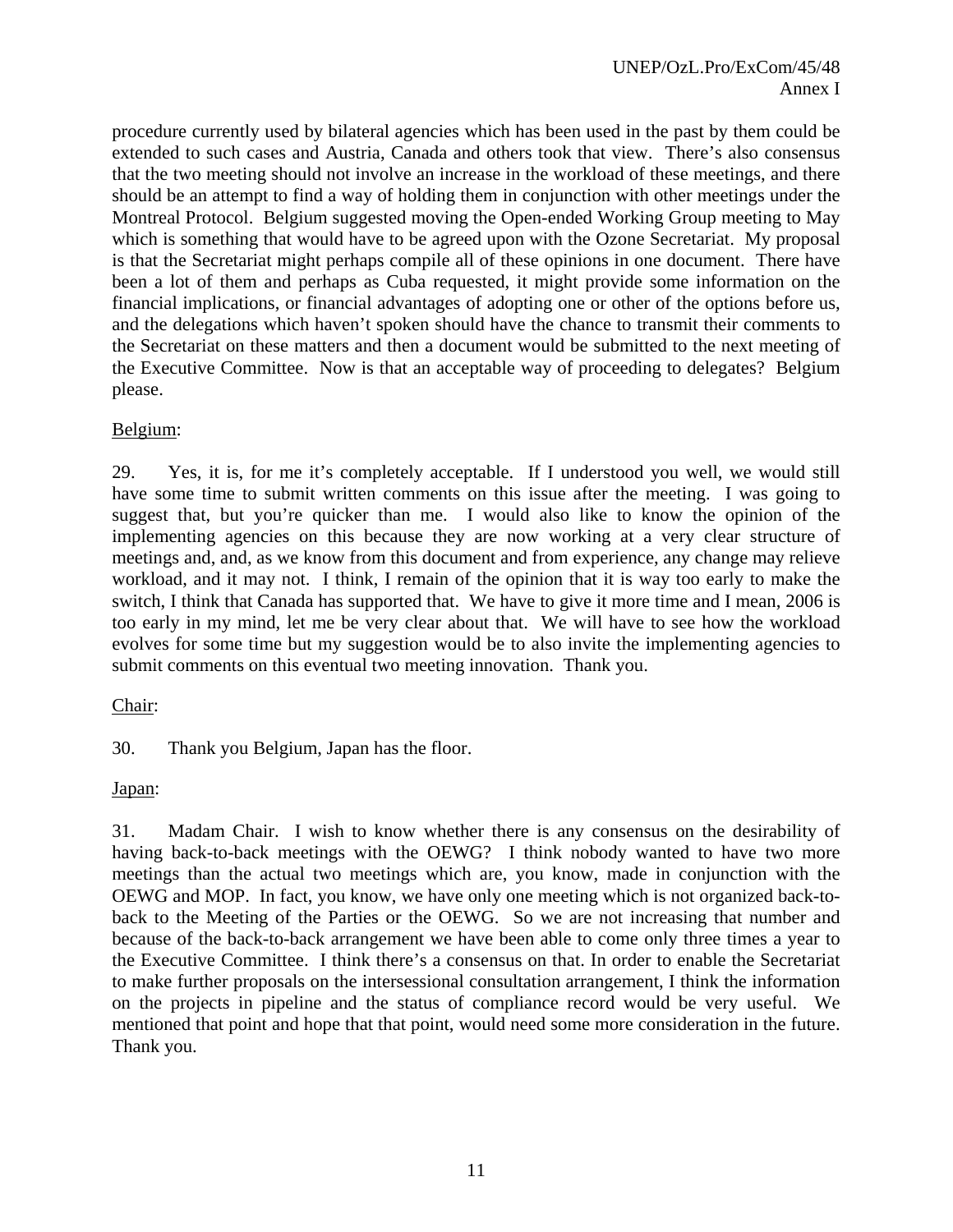# Chair:

32. Thank you Japan. Well, it's clear that nobody wants to increase the number of meetings and of course what you said about projects in the pipeline is valid and so is your proposal for the business plan to be submitted to the last meeting of the previous year. All of that will be taken into account by the Secretariat when it prepares the document which collates everything that's been said by you at this meeting. Cuba has the floor.

# Cuba:

33. Thank you Madam. I think the major conclusion we've drawn is that there's not a general consensus, yet we need to continue studying the question. The only thing that there is consensus on is that this should continue to be discussed and it's important for all the aspects to be taken into account. We can look at it again at the next meeting but that is the only consensus, thank you.

# Chair:

34. Cuba, from your last statement, I understand that you disagree with continuing with the current procedure of continuing meetings without the sub-committees.

# Cuba:

35. Madam Chairman. I was only referring to this idea of having two or three meetings, but as to whether the Executive Committee without the sub-committees has been a success, well, it's been a comprehensive success. We have the fullest understanding and support for this. It was not that aspect that I was commenting, it's on the other one, which needs to be studied further and checked.

# Chair:

36. Well, all the delegations agree with continuing through 2005 discussing this matter and seeing how the workload evolves in the Executive Committee and to go on studying the matter. Well, the opinions will be compiled by the Secretariat in a document taking on board the opinions of delegations in the Executive Committee over the course of the next year. If there are no further opinions on this matter, then it may be so decided.

# Chair:

37. Do any agencies wish to take the floor? The World Bank. UNDP.

# UNDP:

38. No, we, we're fine with suggestion that we send written comments by the deadline, we definitely haven't had time to analyze the impact on the cash flow, especially on some of the national plans and things like that, so we would like to look more carefully on this before we send comments. Thank you.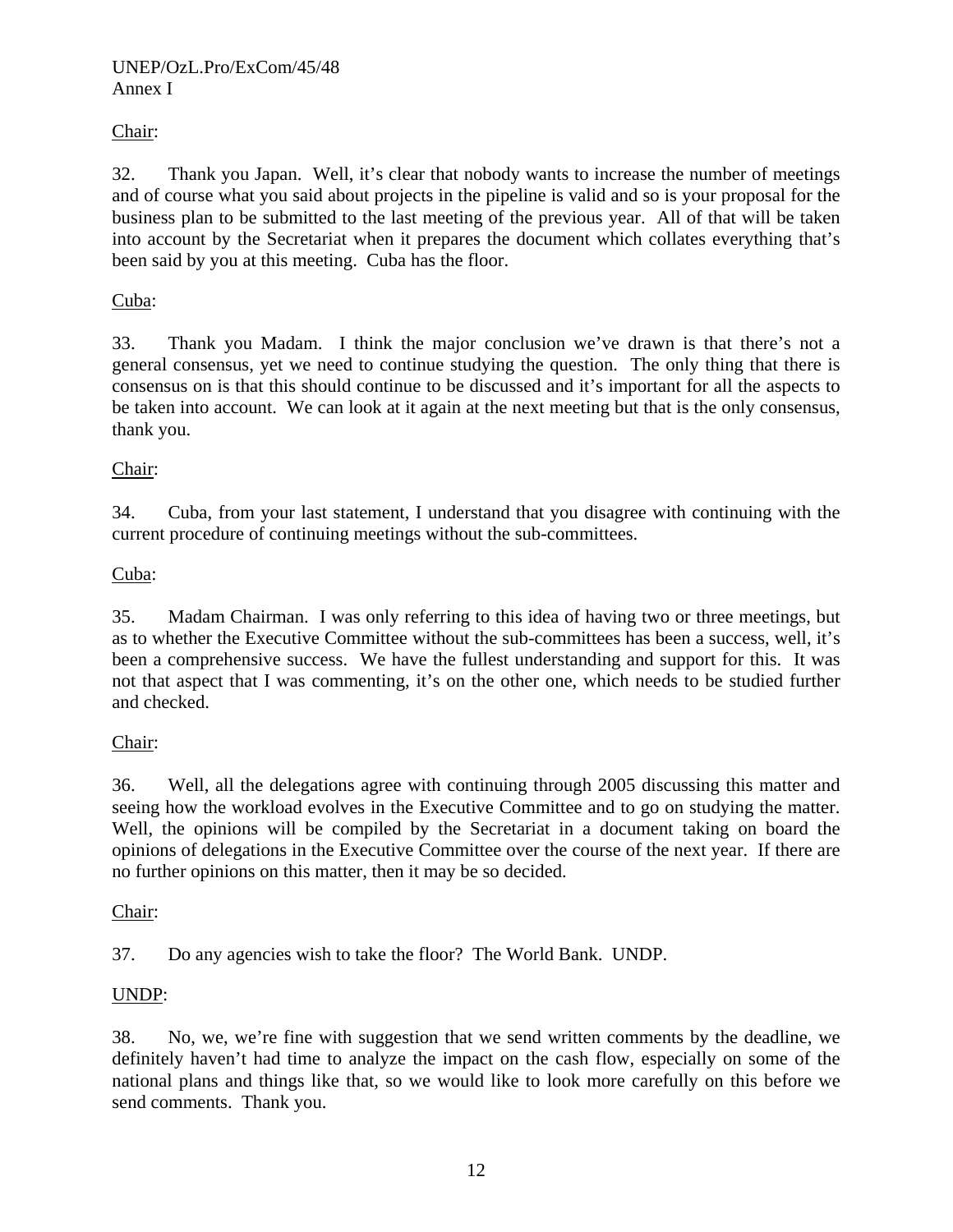Chair:

39. Thank you UNDP. Well, the deadline for written comments will be February  $4<sup>th</sup>$ .

# **Written Comments**

# Brazil

- In assisting the ExCom to decide on the convenience of holding two meetings a year instead of three, the Secretariat might want to identify commonalities and differences between Multilateral Fund (MLF) procedures and those of the GEF, which holds two meetings a year. This comparative analysis might include project approval, frequency of business plan and fund balance reviews, monitoring and evaluation procedures and other matters. We believe that the MLF and the GEF each has its own identity and purposes, which justify their mutual independence and their different proceedings. However, some lessons might be learned by the MLF from the GEF, **as far as meetings' dynamics is concerned**. In this sense, it is not the case of applying GEF's proceedings regarding budget, business plans and monitoring and evaluation to the MLF, but of assessing how these and other issues are presented before GEF Council members and analyzed by the GEF Council, **therefore impacting on the duration and frequency of meetings**.
- It is not clear to us why the reduction of ExCom meetings would prevent the Committee from holding sessions back-to-back with OEWG and MOP meetings (§ 228 of ExCom44 report). This explanation could be made more explicit in the new Secretariat's paper. We look forward, in this sense, to seeing the cost estimates to be produced by the Secretariat for the various scenarios.
- An intersessional approval procedure on a non-objection basis would be an important element if the ExCom is to hold two meetings a year. As stated in paragraph 230 of ExCom 44 report, the current interim procedure is a good basis for a new interim procedure. In crafting this procedure, we should avoid the risk of increasing instead of simplifying the workload of all participants in this process (ExCom members, Secretariat, agencies, interested Parties) or of rendering this workload highly unpredictable. We also believe ExCom meetings should remain the primary *locus* of decision-making within the Multilateral Fund. Intersessional review of projects should therefore respond to a compliance imperative of an interested Party and be guided by criteria regarding the relevance and urgency of projects submitted for intersessional approval. There might be a need for a cost ceiling to projects eligible for intersessional review, as well as a limit to the number of projects that can be presented for intersessional review (precedence to be determined by compliance needs, for instance). Exemption of the cost ceiling rule could be granted to projects already analyzed in a prior ExCom meeting, to which specific adjustments were sought and which are submitted to intersessional approval upon explicit recommendation by the ExCom.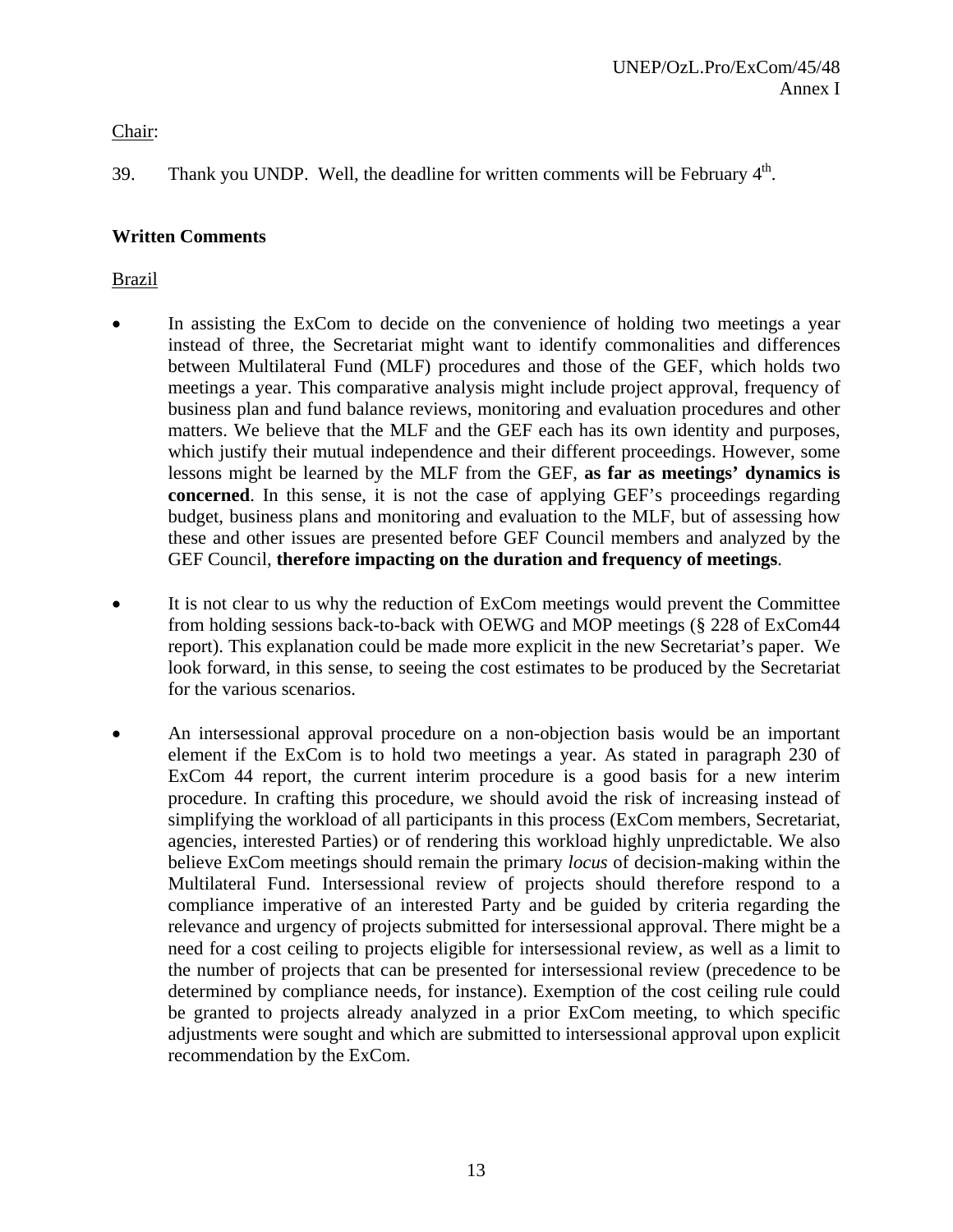• As regards the proposed text for a possible amendment to the Rules of Procedure of the Executive Committee (§226 of ExCom44's report), Brazil could go along with it. Alternatively, the text could read "at least two and no more than three" meetings a year.

#### Mauritius

The comments for Mauritius are as below:

 We would like to associate ourselves with all the various implications highlighted in the Secretariat document as well as points raised by members in the previous ExCom meeting on the review of the structure of the meeting. We wish to emphasize on a few points:

• Current transitional period of the Committee from a project-focused operating environment to one enabling compliance.

In this context, sufficient meetings have to be held to undertake future workload especially in terms policies and procedures to enable it to monitor the implementation of the national ODS phase-out programmes and assist Article 5 countries in meeting their Montreal protocol phase-out schedules in a timely manner.

 In view of the above, Mauritius has two proposals for the immediate and medium term as follows:

- (a) Immediate term: Three meetings format continues for at least one year
- (b) Medium term: The holding of the number of meetings be left open and schedule as per the workload.

## United Kingdom

The report prepared by the Secretariat provided a good start for thinking about this issue and we thank the MLF for preparing it.

With regards to the operation of the ExCom without Sub-committees we agree that the new regime started in 2004 should continue.

With regards to continuing with the present regime (3 meeting/year) or to remove one meeting from the present format, we feel that the following considerations should be taken into account before making a final decision:

1. The future role of the MLF relating to supporting compliance: Most larger volumeconsuming countries have now entered into agreements with the ExCom for sectoral or national-phase-out plans, the costs of which have been agreed in principle. The focus of the work of the MLF should now be on ensuring implementation of agreements and ensuring that the remaining low-volume consuming countries continue to be provided with relevant assistance to enable them to comply with the control provisions of the MP.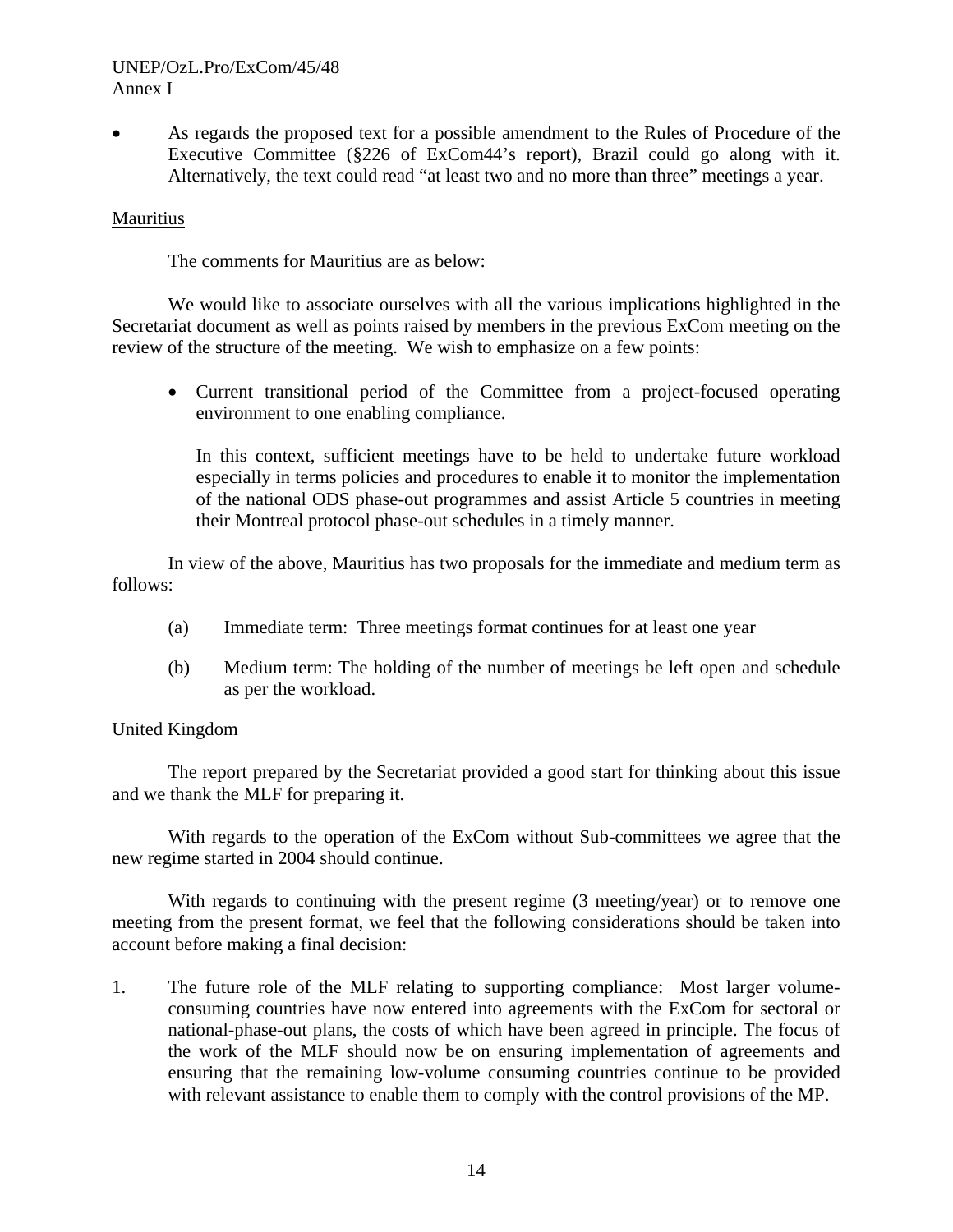2. The need to eventually identify new tasks for ExCom and the Secretariat in order to meet the new challenge, which may result in adjusting the distribution of tasks between ExCom and the Secretariat .We might wish to give more responsibility concerning routine work to the Secretariat and consider a procedure for intersessional approvals resulting in the delegation of a new level of authority to the Secretariat under specific conditions.

After clarifying these points we could then adjust the organization of work accordingly. Part of this would be a decision on whether we would need to keep the present frequency of meetings or reduce the number of meetings to two per year.

To facilitate our discussion we believe it would be very helpful if we could have a new policy paper from the Secretariat covering the options we have, on the basis of a thorough analysis of all the possible changes we might be confronted with in the next 12 month or so, including those already contained in the Evaluation report presented to MOP last week.

We would also need to carefully consider whether any proposed change to the meeting regime actually resolves the issue of frequency of travel or simply reduces the number of days.

## *France*

Here are a few comments to the document:

Point 2: We would prefer the wording "identify the CHANGE of tasks" rather than "identify new tasks", as it may be that some tasks will be reduced. If there are only two ExCom meetings per year, it would be interesting to count how many preparation (reading, preparing comments, attending) work days will be reduced all together, which can be shifted to other tasks.

Point 3: We agree to take the decision of reducing the number of meetings from three to two with intersessional approvals after analyzing the organization of the workload. We would suggest to include the other meetings, such as the inter-agency meetings in the analysis.

Considering such additional meetings is also linked to the last paragraph. Here we would like to add that it is not only the issue of the frequency of travel or the reduction of the number of days, but also a question of costs (travel costs  $+$  person/days of work): when we count the interagency meetings, we are talking of up to five trips/meetings for ExCom preparation.

## UNDP

1. UNDP would definitely prefer a regimen with 2 rather than 3 meetings a year as it would reduce the number of deadlines for submission of documents. This in turn would allow more time to devote efforts to implementation/formulation of programmes, and assist